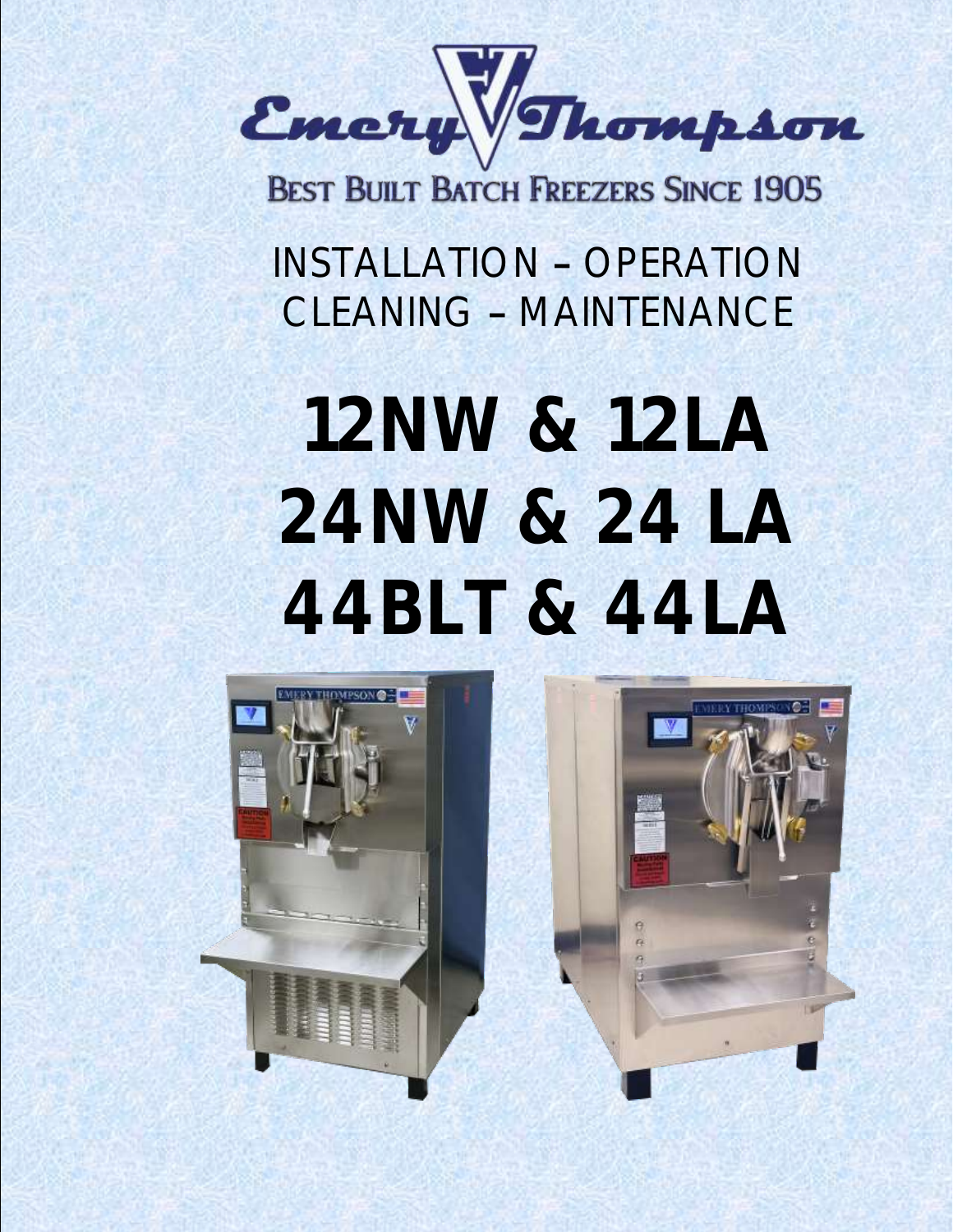## **<<< WARNING >>>**

**1) STATE LAW REQUIRES THAT THE ELECTRICAL POWER TO THIS MACHINE BE INSTALLED ONLY BY A LICENSED ELECTRICIAN.**

**FAILURE TO HAVE A LICENSED ELECTRICAN INSTALL THIS MACHINE WILL VOID YOUR WARRANTY.**

**2)IF THE MACHINE IS WATER COOLED, DO NOT TURN ON THE MAIN POWER UNTIL THE WATER LINES ARE CONNECTED AND TURNED ON. THE COMPRESSOR WILL START IMMEDIATELY WHEN ELECTRICITY IS CONNECTED. SERIOUS DAMAGE COULD OCCUR TO THE COMPRESSOR IF IT IS RUN WITHOUT THE WATER PROPERLY CONNECTED!**

**YOUR WARRANTY WILL BE NULL AND VOID IF THE MACHINE IS RUN WITHOUT WATER!**

**3)SECURE ALL PANELS TO THE MACHINE BEFORE TURNING ON THE ELECTRIC.**

**4) THE OCCASIONAL CYCLING OF THE COMPRESSOR ON AND OFF IS NORMAL AND IS DESIGNED TO EXTEND THE LIFE OF THE CONDENSING UNIT.**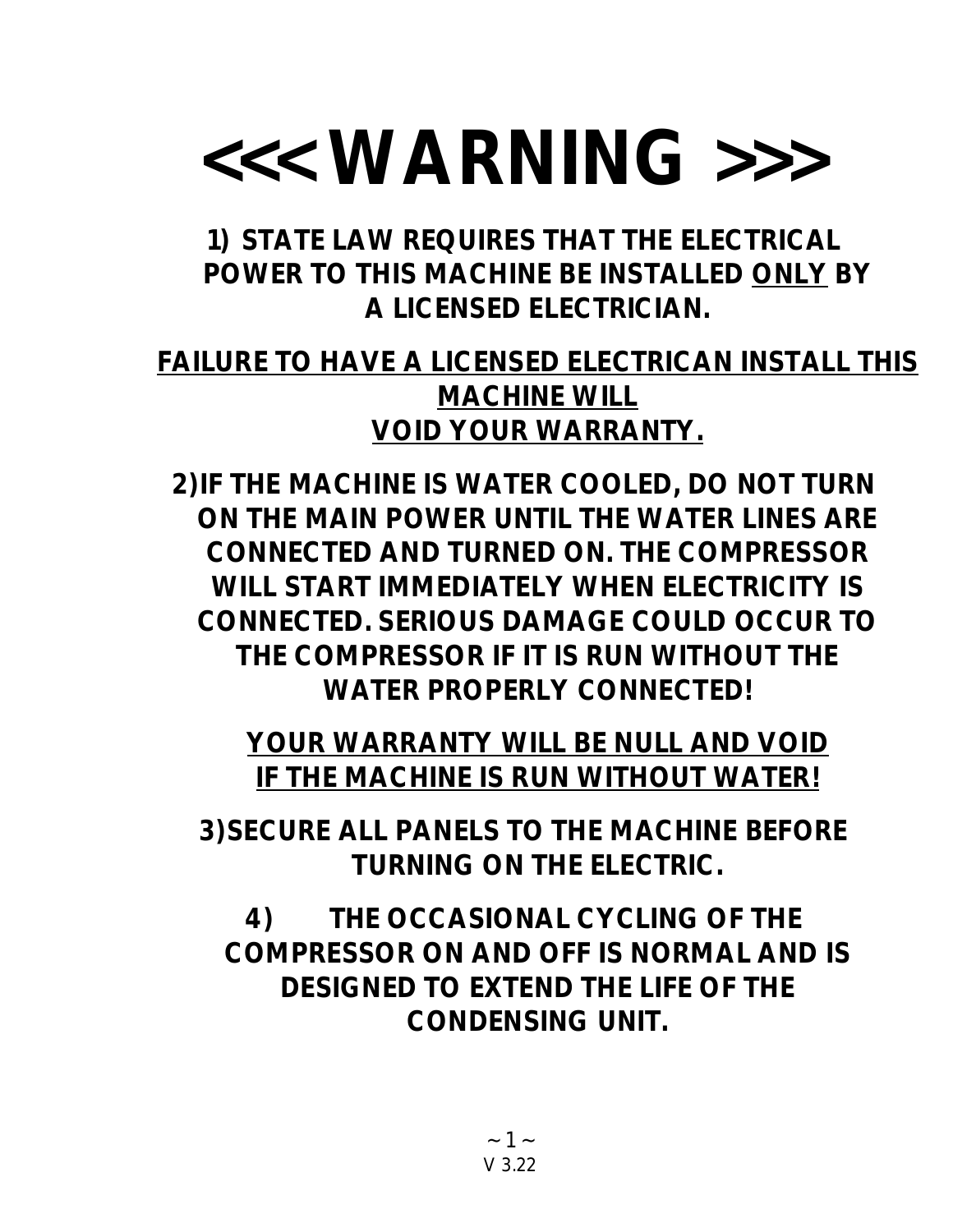## **TABLE OF CONTENTS**

| Section 1                                                    | WARRANTY                                                                                                                                                         | Page 3                                   |
|--------------------------------------------------------------|------------------------------------------------------------------------------------------------------------------------------------------------------------------|------------------------------------------|
| Section 2                                                    | <b>SAFETY</b>                                                                                                                                                    | Page 6                                   |
| Section 3                                                    | <b>UNPACKING</b>                                                                                                                                                 | Page 8                                   |
| Section 4                                                    | <b>INSTALLATION &amp; COMMISSIONING</b>                                                                                                                          | Page 10                                  |
| Section 5                                                    | <b>CLEANING &amp; SANITIZING</b>                                                                                                                                 | Page 12                                  |
| Section 6                                                    | <b>OPERATION</b>                                                                                                                                                 | Page 14                                  |
| Section 7                                                    | OPERATING THE TOUCH SCREEN                                                                                                                                       | Page 15                                  |
| Section 8                                                    | <b>CARE &amp; MAINTENANCE</b>                                                                                                                                    | Page 25                                  |
| Section 9                                                    | <b>DESCRIPTION OF FUNCTION</b>                                                                                                                                   | Page 27                                  |
| Section 10                                                   | ELECTRICAL DIAGRAM                                                                                                                                               | Page 28                                  |
| Section 11.0<br>Section 11.1<br>Section 11.2<br>Section 11.3 | <b>TROUBLESHOOTING</b><br>RESETTING THE PRESSURE CONTROLLER<br><b>TEMPERATURE</b><br>DISCHARGE WATER<br><b>ADJUSTING</b><br>THE.<br>REPLACING THE DRIVE COUPLING | Page 30<br>Page 31<br>Page 33<br>Page 35 |
| Section 12                                                   | <b>PARTS DIAGRAMS</b>                                                                                                                                            | Page 39                                  |
| Section 13                                                   | <b>RECIPES</b>                                                                                                                                                   | Page 44                                  |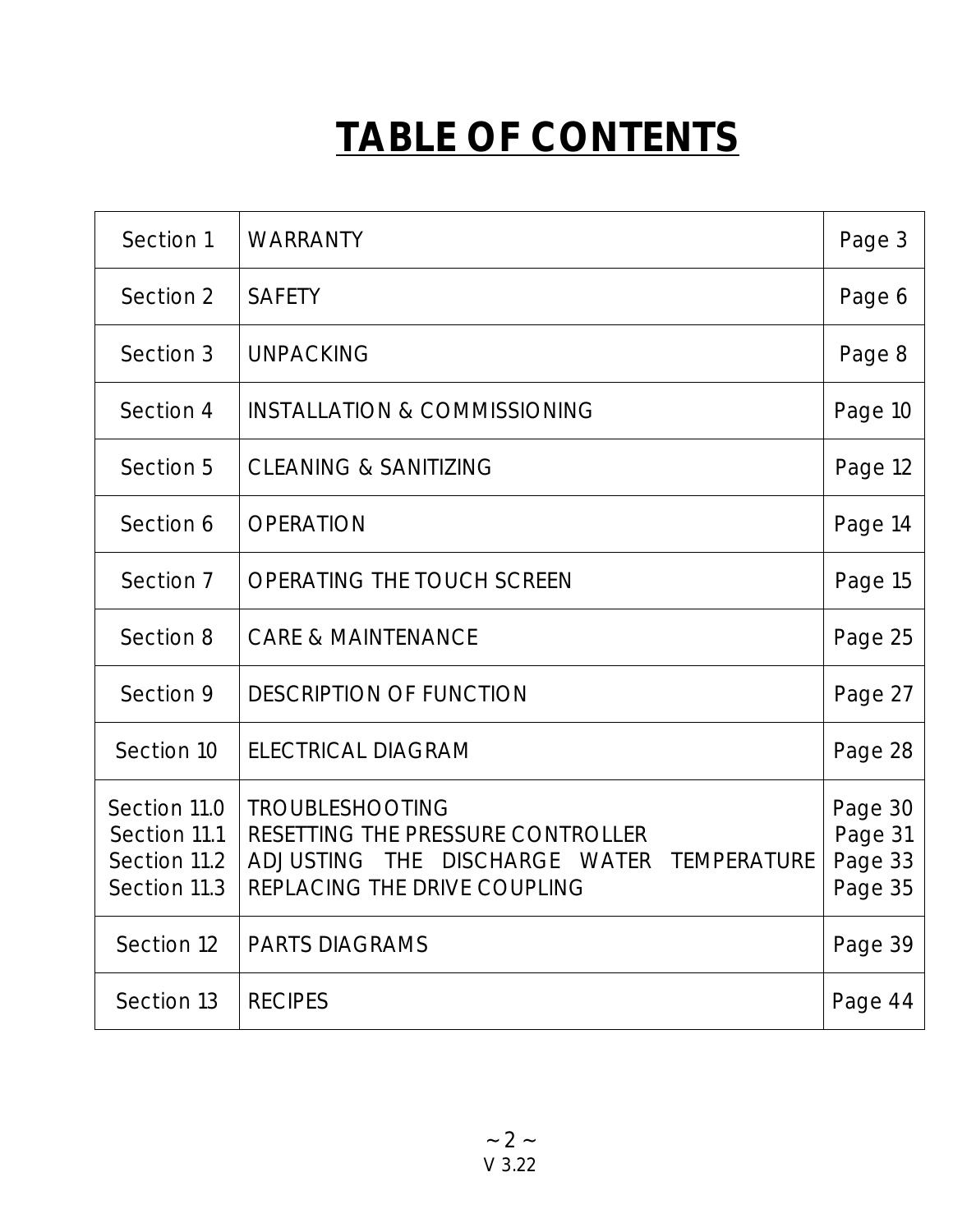## **Section 1 WARRANTY**

## Emery Thompson Machine and Supply Company, Inc. 12 Month Limited Warranty on New Freezers

**Notice: The machine warranty starts when you receive your machine.**

Except as limited and conditioned hereafter, The Emery Thompson Machine and Supply Company, Inc. (hereinafter referred to as the "Company") warrants to the original purchaser and user only, the said machine and all parts thereof to be free from defects in material and workmanship for a period of twelve (12) months from the **date of receipt** from the Company's factory if it is proved to our satisfaction to be inoperative due to defects in material or factory workmanship. Caution: This warranty is valid only if required service is provided by an authorized agent of Emery Thompson Machine and Supply Company or person or persons directly authorized by Emery Thompson to perform the necessary repairs. Emery Thompson can be reached at 718-588-7300-factory, 352- 796-0720-fax or **STEVE@EMERYTHOMPSON.COM** electronic mail.

Definitions. The term "original purchaser" as used herein, shall be deemed to mean that person, firm, or association, or corporation for whom the equipment referred to herein is originally sold to. The term "Company and or Factory" shall mean the plant of the company located at 15350 Flight Path Drive, Brooksville, FL 34604 U.S.A.

**Labor and Transportation Charges.** Emery Thompson Machine and Supply Company assumes no liability under the warranty for any transportation charges or labor expenses incident to its work under this warranty, such transportation expenses and labor costs to be assumed and paid by the Purchaser.

**Use and Care of Machine.** Purchaser shall only use the machine in accordance with the operator's manual provided by the Company and no liability under this Warranty or otherwise shall attach by reason of a defect caused by negligence, abnormal use, misuse or abuse of said machine, or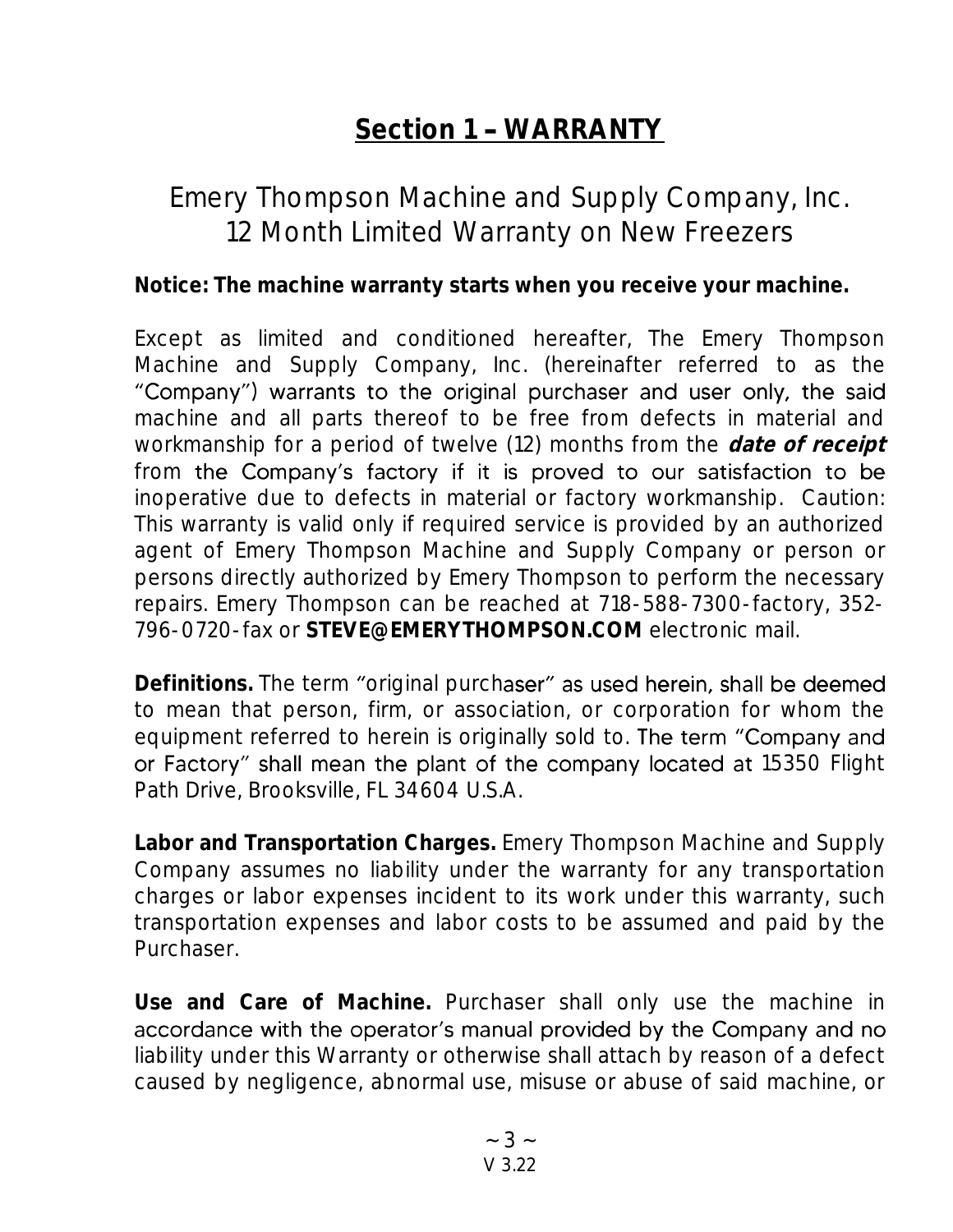for any accident that may occur to said machine or any part thereof after said machine has left the factory of the Company, nor for any defect that may arise by placing any part in said machine which has not been manufactured or approved by the Company. Misuse of the machine includes owner's failure to: (1) clean, lubricate and assemble per the Operator's Manual; (2) replace damaged or worn "wear items", including but not limited to o-rings, gaskets, front bearing, rear bearing, scraper blades, drive shaft, water valve. (3) handle parts properly, resulting in breakage; or (4) use unauthorized service agencies.

**Purchaser shall not remove, alter, or deface the serial number on said machine and there shall be no liability of Emery Thompson Machine and Supply Company if any of same shall occur.**

**Repair or Replacement of Defective Parts.**  under this warranty is limited to the repair of defective parts at the Brooksville, Florida plant or replacement from the Company's own inventory. In the event the Company ships a replacement part prior to the return of the defective part, payment will be required for said part and credit issued or reimbursement made **only if the defective part is returned within thirty (30) days from replacement date.**

**WARNING: The use of alternate refrigerants will void your warranty. Use**  only the refrigerant specified on this unit's data plate (located on rear **panel of machine).**

**Emery Thompson Machine and Supply Company, Inc. reserves the right**  to make design changes, or to make additions to, or improvements on its products without imposing any obligation on itself to make such changes on its products previously manufactured.

THIS WARRANTY IS EXCLUSIVE AND IS IN LIEU OF ALL OTHER WARRANTIES AND REMEDIES UNDER THE LAW, INCLUDING ANY IMPLIED WARRANTY OF MERCHANTABILITY OR FITNESS FOR A PARTICULAR PURPOSE. THE ORIGINAL OWNER'S SOLE REMEDY WITH RESPECT TO ANY EMERY THOMPSON FREEZER SHALL BE REPAIR OR REPLACEMENT OF DEFECTIVE COMPONENTS UNDER THE TERMS OF THIS WARRANTY.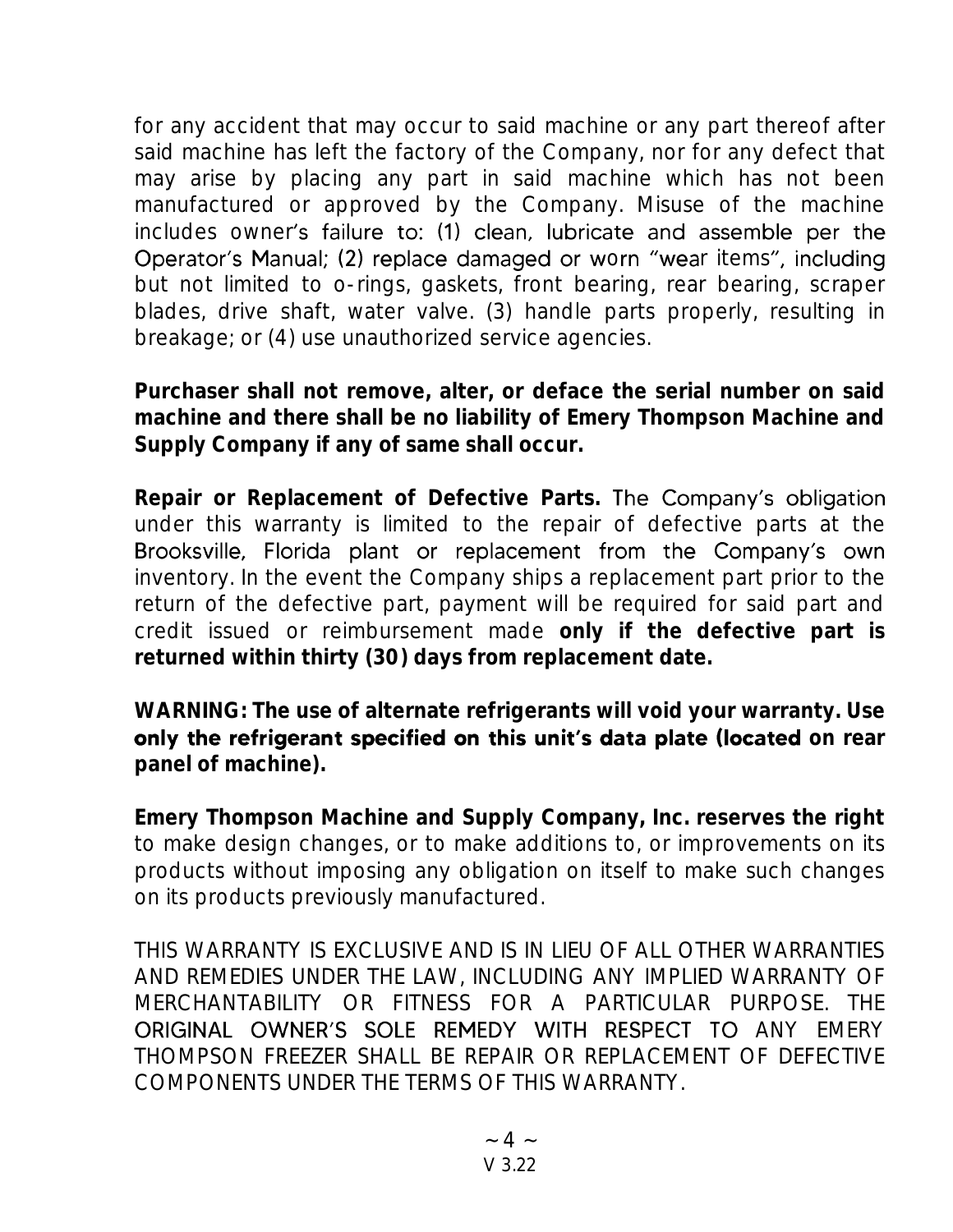WHAT IS NOT COVERED BY THIS WARRANTY Emery Thompson Machine's sole obligation under this warranty is limited to either repair or replacement of parts, subject to the additional limitations below. This warranty neither assumes nor authorizes any person to assume obligations other than those expressly covered by this warranty. NO CONSEQUENTIAL DAMAGES. EMERY THOMPSON IS NOT RESPONSIBLE FOR ECONOMIC LOSS; PROFIT LOSS; OR SPECIAL, INDIRECT, OR CONSEQUENTIAL DAMAGES, INCLUDING WITHOUT LIMITATION, LOSSES, OR DAMAGES ARISING FROM FOOD OR PRODUCT SPOILAGE REGARDLESS OF WHETHER OR NOT THEY RESULT FROM REFRIGERATION FAILURE. WARRANTY IS NOT TRANSFERABLE; this warranty is not assignable and applies only in favor of the original purchaser/user to whom delivered. ANY SUCH ASSIGNMENT OR TRANSFER SHALL VOID THE WARRANTIES HEREIN AND SHALL VOID ALL WARRANTIES, EXPRESS OR IMPLIED, INCLUDING ANY WARRANTY OF MERCHANTABILITY OR LABOR COVERAGE FOR COMPONENT FAILURE OR OTHER THE WARRANTY AS PROVIDED IN OUR INSTRUCTION MANUAL WITH THE UNIT AND AT www.emerythompson.com. EMERY THOMPSON will not be held responsible for the following external factors: ALTERATION, NEGLECT, ABUSE, MISUSE, ACCIDENT, DAMAGE DURING TRANSIT OR INSTALLATION, FIRE, FLOOD, ACTS OF GOD, OR IMPROPER ELECTRICAL CONNECTIONS. EMERY THOMPSON IS NOT RESPONSIBLE FOR THE REPAIR OR REPLACEMENT OF FAILED OR DAMAGED COMPONENTS RESULTING FROM ELECTRICAL POWER FAILURE, THE USE OF EXTENSION CORDS, LOW VOLTAGE, OR VOLTAGE DROPS TO THE UNIT. THERE ARE NO IMPLIED WARRANTY OF MERCHANTABILITY OR FITNESS FOR A PARTICULAR PURPOSE.

NO DISTRIBUTOR, DEALER OR OTHER PERSON IS AUTHORIZED TO MAKE ANY COMMITMENT OR ASSUME ANY LIABILITY ON BEHALF OF EMERY THOMPSON MACHINE AND SUPPLY COMPANY, INC. BEYOND THIS WARRANTY. THERE ARE NO WARRANTIES, WHICH EXTEND BEYOND THE DESCRIPTION ON THE FACE HEREOF.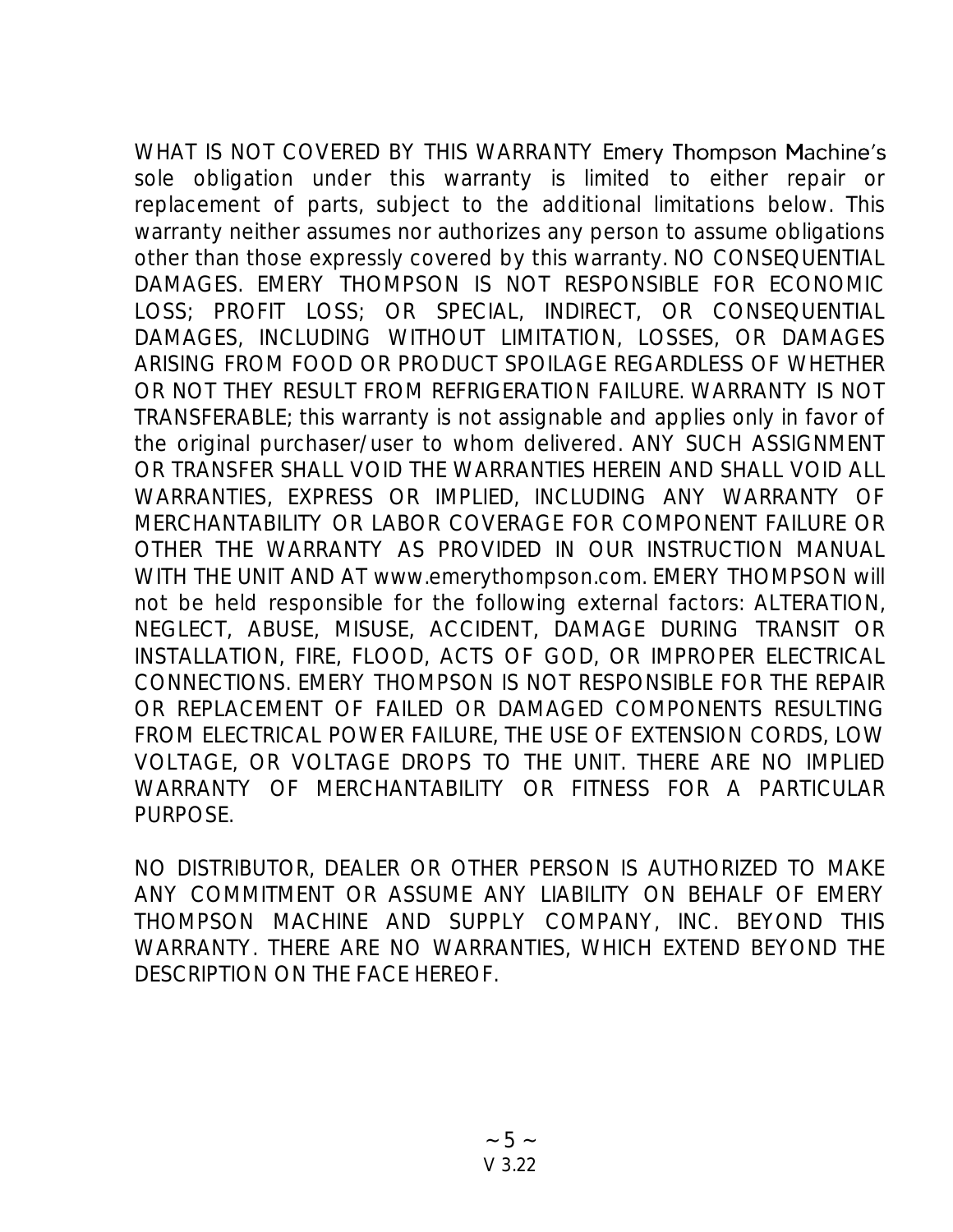## **Section 2 - SAFETY**

First, be sure to read and understand this machine manual, and familiarize yourself and other operators with the machine features, its operation, cleaning, and maintenance.

Your machine is equipped with several important safeguards that should never be removed or altered. DO NOT remove the following items:

- Inlet spout combination lid and gate restricts fingers from coming in contact with moving blades/dasher.
- Door discharge quard restricts fingers and utensils from coming in contact with moving blades/dasher. Also, in combination with the discharge chute, funnels product into smaller containers neatly.

On an air cooled machine, the sides, front, and rear section of the machine have ventilation openings in them. All but the rear panel are louvered to deflect food and splashing liquids away from the inside. Never spray water directly at/into these openings.

If your machine is set up with a plug on the end of its cord, make absolutely sure your hands are dry when plugging it in, or unplugging it.

When operating the machine, avoid distractions such as conversations, television, small children, etc.

The door and the dasher are heavy parts and are slippery when wet. Use extreme care handling them. Keep the floor and work area neat and dry to avoid slippage. Do not use the top of the machine as a storage spot.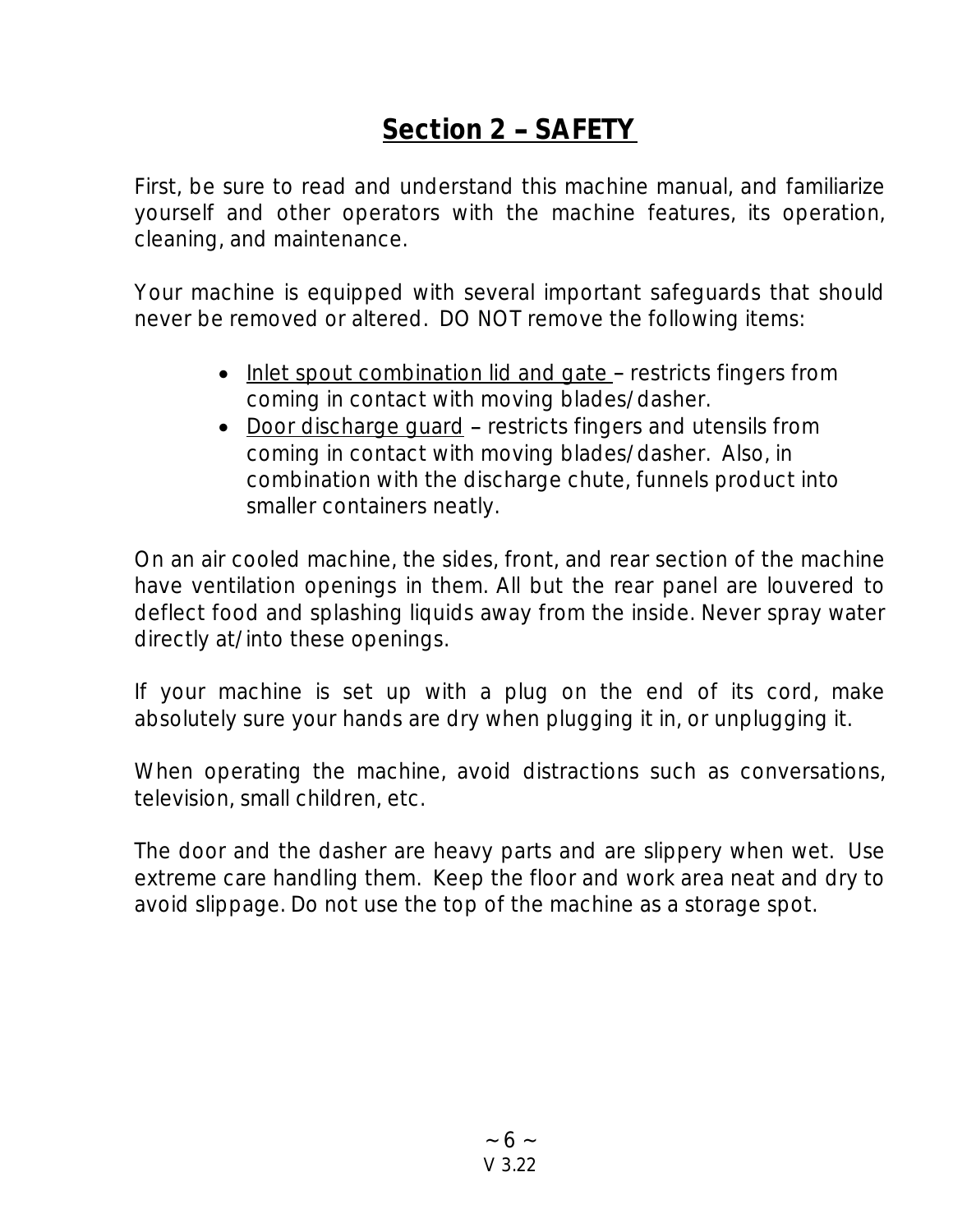#### In addition to the above:

- DO NOT operate your machine unless it was wired, grounded, and properly fused by a licensed electrician.
- DO NOT put fingers, hands, or any utensils in either the inlet spout or door outlet.
- DO NOT operate the machine unless it is properly assembled, and all guards are in place.
- DO NOT force any of the (washable) parts together or into/on the machine. All parts should fit together easily.
- DO NOT operate the machine with the freezing cylinder empty.
- DO NOT turn on the machine's FREEZE button with only water in the freezing cylinder.
- DO NOT let your product over-freeze during production. This is the most common mistake a new operator makes.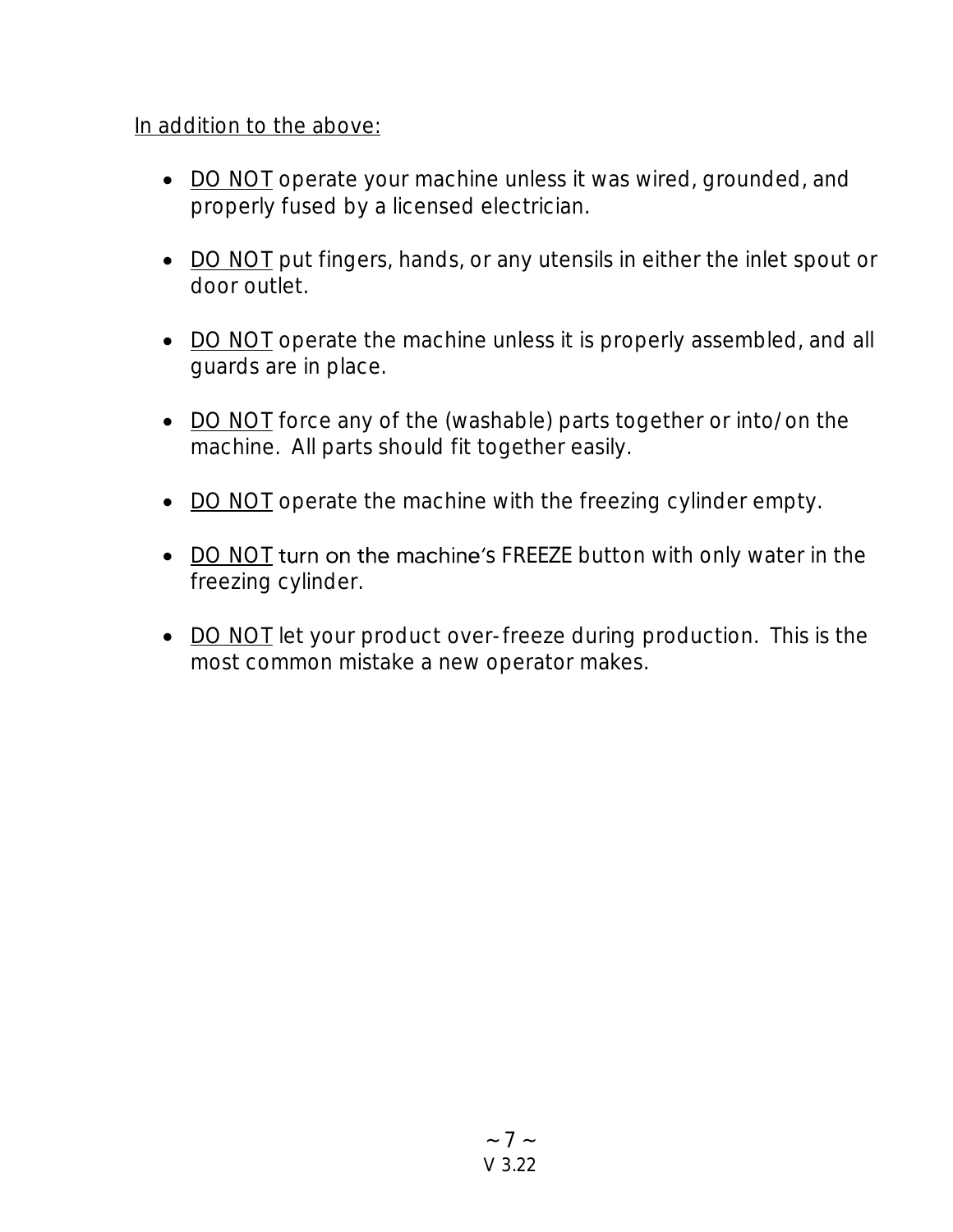## Section 3 - UNPACKING

Carefully inspect the pallet and shipping carton for any signs of damage during shipment; if damage is suspected, have the freight company note it on the bill of lading, and if possible, take photographs.

12- and 24-quart machines are shipped with a corrugated shipping carton over the top of the machine\*. The corrugated carton is nailed to two wooden runners inside the carton at the bottom. Using a razor knife, cut the carton down the two long sides just above the nails. When the carton is free, lift the carton up over the machine and set it aside.

44-quart machines are shipped with a wooden crate over the top of the machine. To remove the wooden crate, you will need to disassemble it. Begin by removing the screws circled in red in the top panel of the crate and then each of the four sides.

#### **<<< IMPORTANT >>>**

Make sure to keep the pallet, the corrugated carton or the wooden crate that covers the machine during shipment and the hardware that secures the machine to the pallet until you have successfully tested and ran the machine for several weeks. If the machine needs to be returned, it must be shipped back in the same manner it was received. If the machine must be returned and these items have been discarded, you will be charged for these items and for the shipping of these items to you.

You will find a small box of parts that will be explained in subsequent sections; set them, as well as all paperwork, aside in a safe place.

The machine is bolted to the pallet it was shipped on from the underside. There are four 3/8"-16 hex bolts (9/16" head) that go through the upper planks of the pallet, and through holes in the machine frame. Remove all four bolts and unscrew all the wooden runners from the pallet. The machine will now be free from the pallet. Save all components; they will be needed later.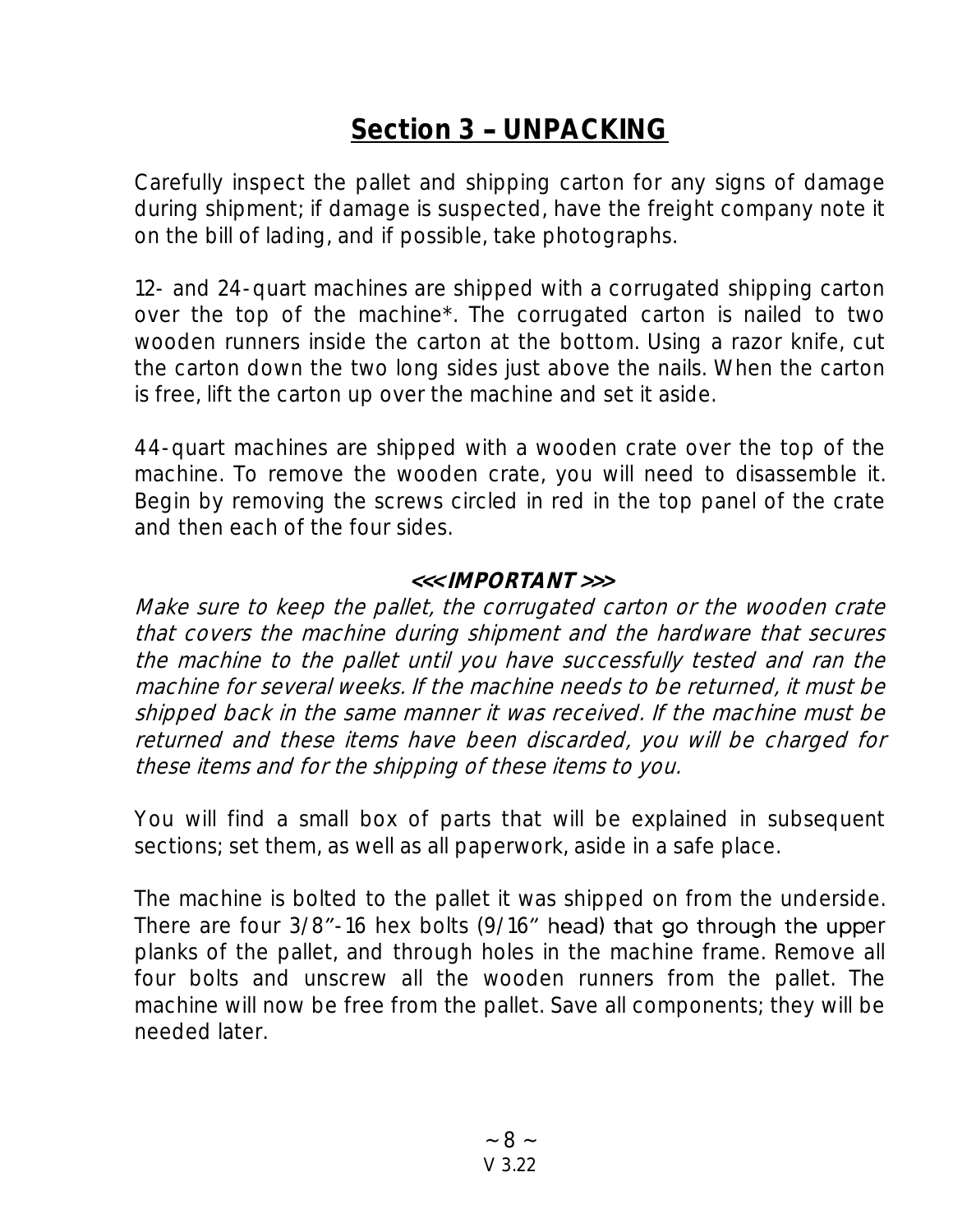For 12- and 24-quart machines, locate the box marked WHEELS and remove the casters from the box. Notice that there are two different types of casters; one pair has a brake, and one pair does not have a brake. The pair with the brake should be installed at the front of the machine, and the pair without the brake should be installed at the back of the machine. (The 44-quart machines do not come with casters as they are not safe on a machine of that size.)

Carefully slide the machine to the edge of the pallet. With a helper steadying the machine, slide one leg of the machine just off the edge of the pallet. It may be necessary to tilt the machine back slightly. Insert the screw portion of the caster through the hole in the bottom of the leg and install the washers and nut. Tighten the nut. Repeat this process for each of the remaining legs until all four casters are installed.

Now you can roll the machine to its desired location.

\* If your 12- or 24-quart machine was exported outside of North America, it will have a wooden crate like the 44-quart machine. Follow the step on the previous page for the 44-quart machine.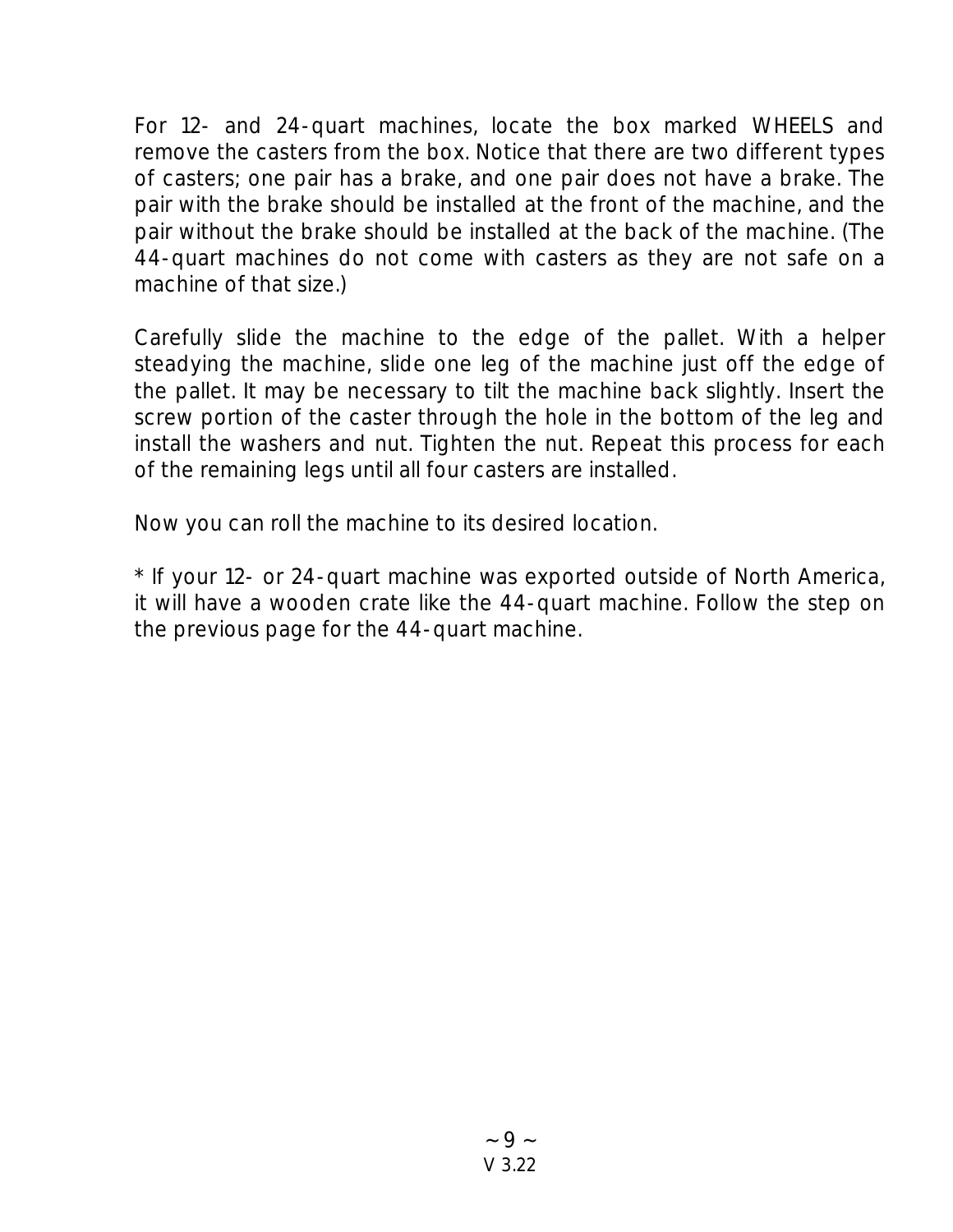## **Section 4 INSTALLATION & COMMISSIONING**

The protective plastic film on most outer surfaces of the machine protects the finish during shipping. For air-cooled machines, this film MUST be removed prior to operation of the machine to allow proper airflow and heat dissipation. An air-cooled machine MUST be able to pull in cool, clean room air from its rear intake. It requires a minimum of 18 inches of clear, unobstructed space on all 4 sides. Failure to allow adequate spacing and/or not removing the protective plastic film may result in poor performance, overheating, and shutdown.

**ELECTRICAL CONNECTION:** The 12-, 24- and 44-quart machines come with a 72-inch-long flexible power cord that has no plug on it. This is because there are many ways to connect a large machine like these to an electrical supply and electrical codes vary by location. Consult with your licensed electrician to decide what the proper connection is for your location.

You will find the electrical requirements for your machine located on the serial number tag on the back of the machine. Your electrician will need this information to install the proper electrical circuit for the machine.

**IMPORTANT NOTE: This machine will not work if it is connected to a GFCI circuit. If the local electrical code requires that the machine be connected to a GFCI circuit, contact Tech Support at Emery Thompson for further instructions.**

**WATER CONNECTION:** If your machine is water cooled, as opposed to aircooled, you will need to provide a water supply and a drain. The water supply should be a minimum of  $\frac{1}{2}$  pipe with a  $\frac{1}{2}$  male garden hose fitting on the end. A valve is not necessary but is highly recommended.

All of the machines come with two 6-foot-long washing machine hoses with %" female garden hose fittings on both ends. The SUPPLY and DRAIN fittings are clearly marked on the back of the machine. Using one of the washing machine hoses, connect the fitting marked SUPPLY to the water pipe. Using the remaining washing machine hose, or any other type of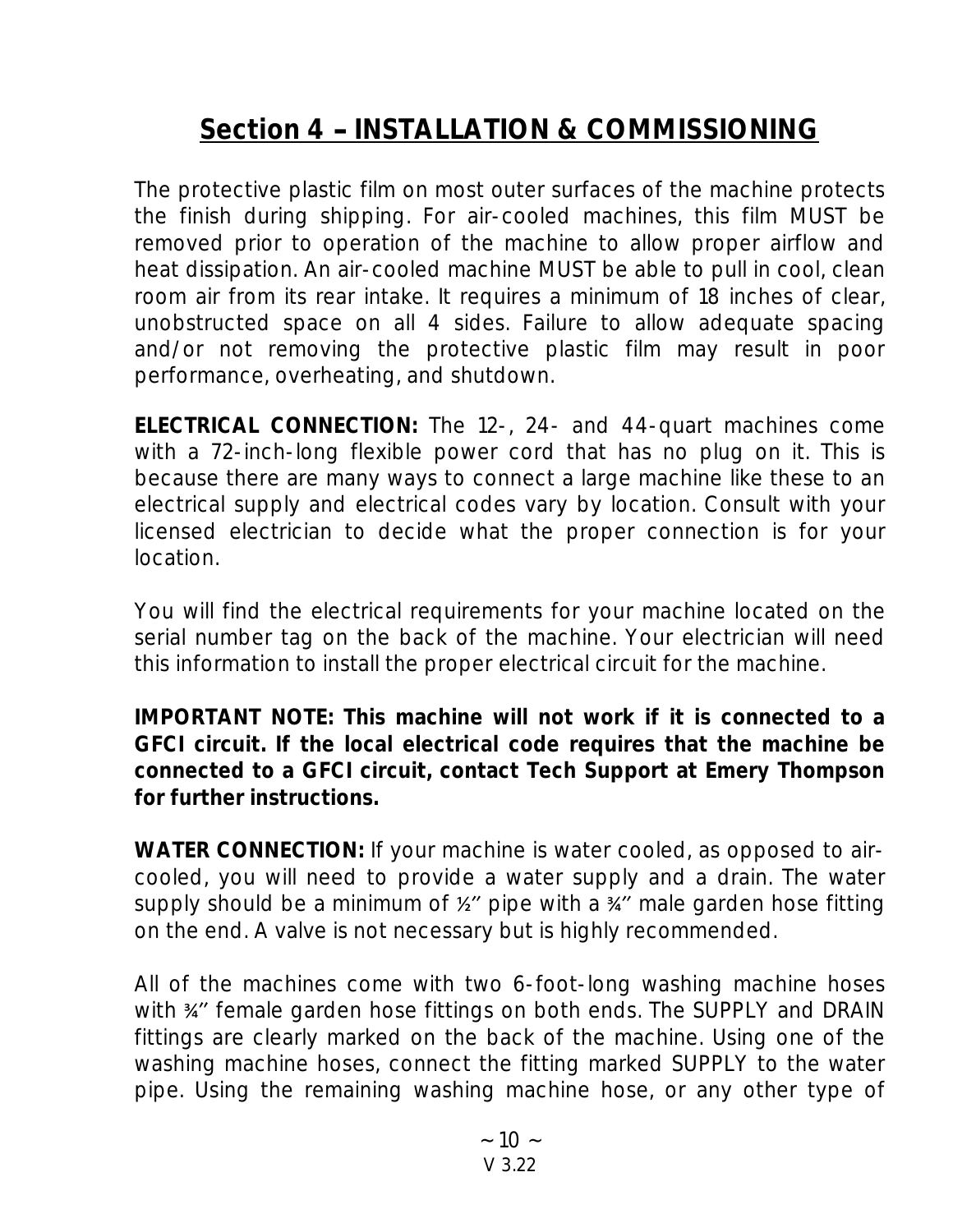hose you want to use, connect the DRAIN hose to a floor drain, a wall drain, a sink, or whatever drain you want to use. Remember, the length of the drain line is not important, it can be as long or as short as you need it to be.

**COMMISSIONING:** After removing the plastic film from all of the panels of your air-cooled machine, connecting the supply and drain lines for your water-cooled machine and turning on the water, you can now turn on the main power to the machine.

Upon turning on the main power you will hear the refrigeration compressor start immediately. If your main power supply is single-phase, you can move on to RUNNING THE FREEZE TEST. If your main power supply is threephase, you must confirm that the refrigeration compressor is operating correctly. If the refrigeration compressor is very loud and makes a rattling noise when it runs, it is probably running backwards. This is common when starting up a new three-phase machine. To correct this problem, have your electrician swap the black and the white wires where the machine is connected to the main power.

**RUNNING THE FREEZE TEST:** We recommend that the first thing you do is run a freeze test to make sure that your new machine is operating properly. When we test machines in our facility, we use sugar water because we run a lot of tests and it would not be practical to use dairy mix. We know that if the machine performs in a certain way with sugar water, it will perform in a similar manner with dairy mix. The only difference being the amount of time it will take to make a batch of sugar water is longer than a batch of dairy mix.

To learn how to run a freeze test, go to the GET HELP, TROUBLESHOOTING, PERFORMING THE FREEZE TEST section of your touchscreen and watch the video.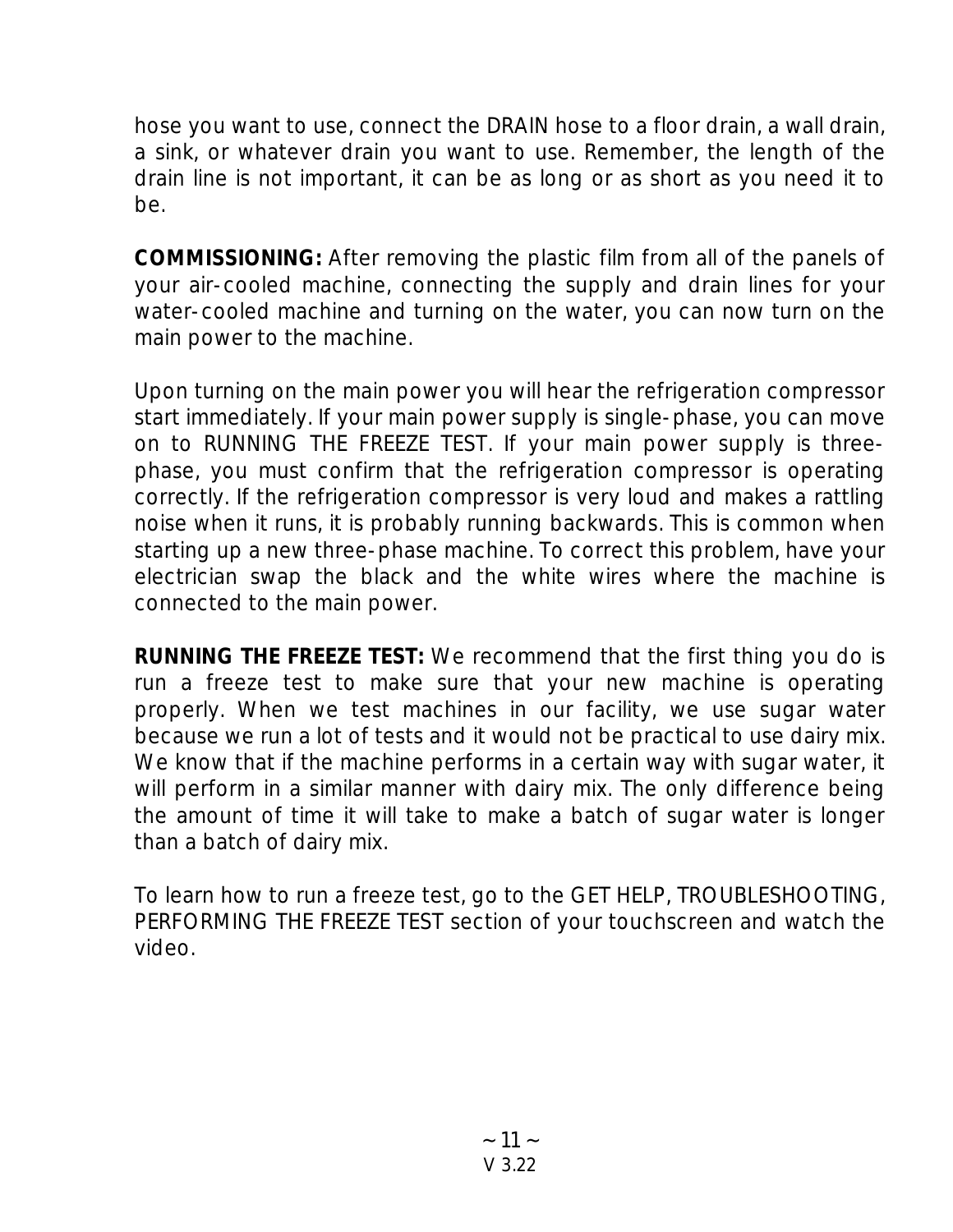## **Section 5 - CLEANING & SANITIZING**

**NOTE: Your local or state health inspector will always have jurisdiction over the methods and cleaners he/she prefers for the proper cleaning and sanitizing of this type of equipment. Our instructions are based on industry standard methods but should be discussed with your inspector.**

The first step toward insuring a clean and sanitary machine is to understand the various parts that will or could come in contact with the food product. Please see the figures on pages 34 through 38 to familiarize yourself with these parts.

All these parts are dishwasher safe, so the easiest way to clean them is to carefully arrange them in a dishwasher, positioning them so that open holes, pockets, and internal areas face down and stand the best chance of being hit with hot soapy water. Any of these parts can also be cleaned with liquid dish detergent and hot water, so long as they are thoroughly rinsed. The inside of the cylinder will have to be manually wiped out with warm soapy water and thoroughly rinsed.

The following list of components should be cleaned at the end of the day/shift, or if food product has sat in the machine for one hour or more:

- Parts 9, 10, 11, 12 and 13 on page 37
- Parts 9, 10, 11, 12 and 13 on page 38
- All parts on page 39
- Parts 4, 5, 6, 7 and 8 on page 40
- All parts on page 41

Prior to each use your machine must be sanitized. The purpose of sanitization is to kill any bacteria that may have grown on any foodcontact part or surface.

To properly sanitize your machine, it must first be reassembled after cleaning. Before putting the center-shaft back into the machine, note the center-shaft has two o-rings on it. These two o-rings, and the circumference of the shaft just forward and rearward of the o-rings should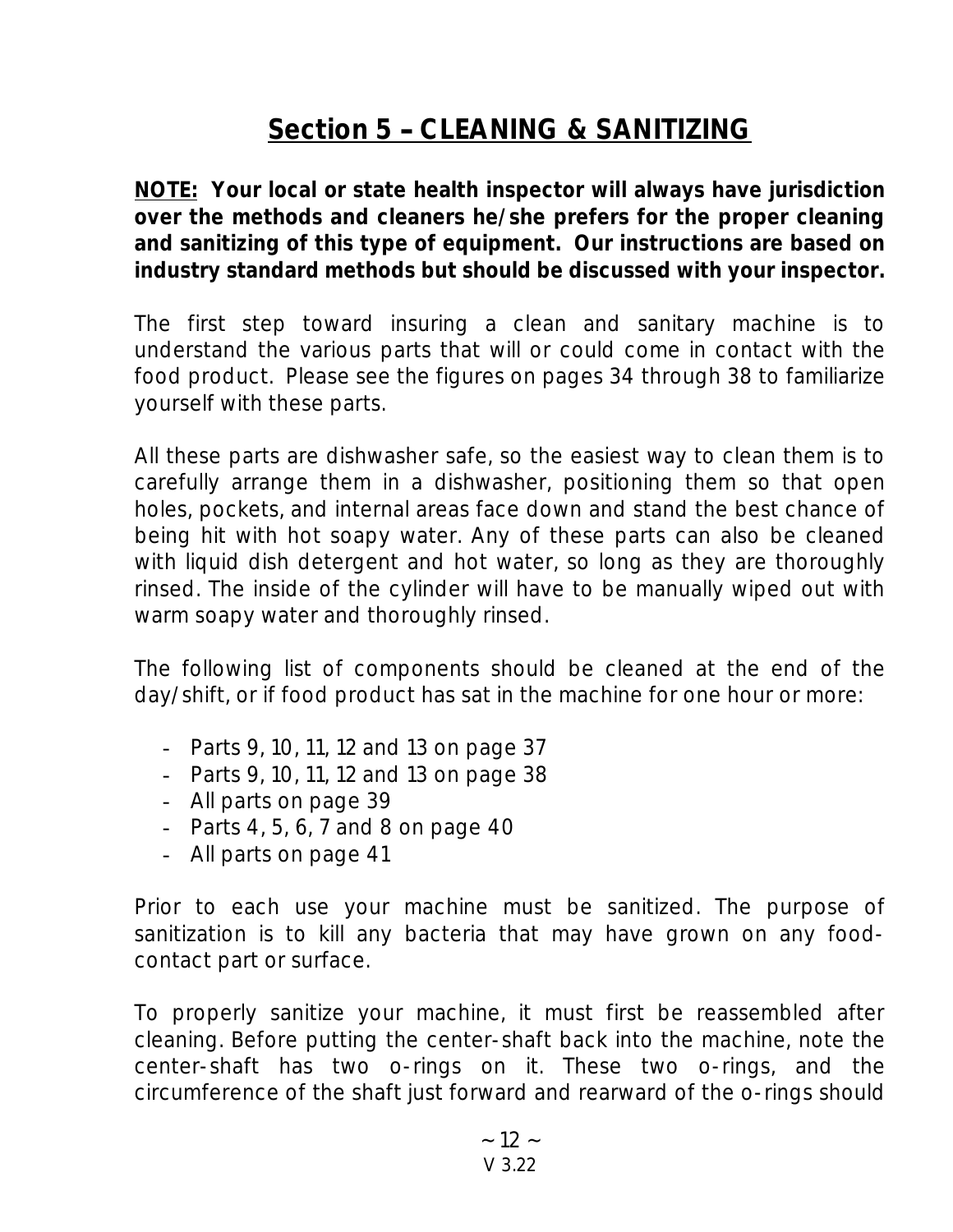have a generous coating of food-grade grease wiped on them. Once installed, any grease pushed off the center-shaft can be wiped off with a paper towel.



12- & 24-Quart Center-Shaft



44-Quart Center-Shaft

When the machine is fully assembled, with the door in place, and the four knobs hand tightened (do NOT use any tools to tighten the knobs), it is ready to be sanitized.

We recommend using a commercially available sanitizer/cleaner made by Purdy Products Company called "Stera Sheen Green Label", although other brands exist as well. Carefully follow the manufacturer's instructions on mixing and use of their product.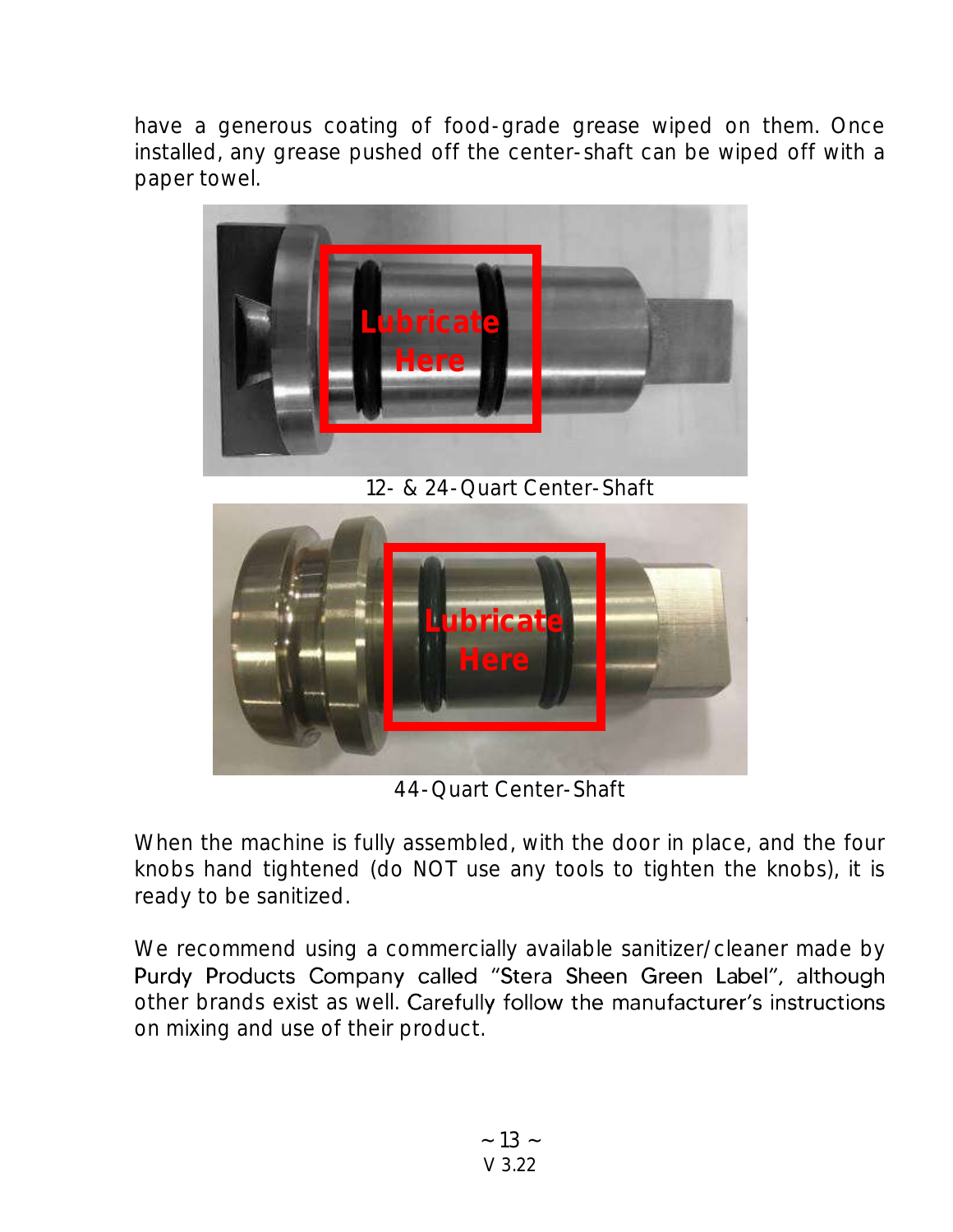To learn how to sanitize the machine, go to the GET HELP, OPERATION, SANITIZING THE MACHINE section of your touchscreen and watch the video.

## **Section 6 OPERATION**

Your new batch freezer is very easy to operate, with only two controls on it, the touchscreen, and the freeze button. The machine was shipped fully assembled, and its' parts and features should be learned and understood.

On the upper left corner of the front of the machine is the touchscreen. Section 7 of this manual fully explains how to operate the touchscreen.

On the upper right corner of the front of the machine is the freeze button. This energizes the refrigeration condensing unit. Push in on the button for "on" and push in on the button for "off". In the "on" position, the button will illuminate blue. Ensure that the button is in the "off" position.

When electrical power is first applied to the machine, the compressor will immediately start, regardless of the position of the freeze button. The compressor will also start occasionally and run briefly, even if the machine sits idle if there is power connected to it. This is a normal function and helps prolong the life of the compressor.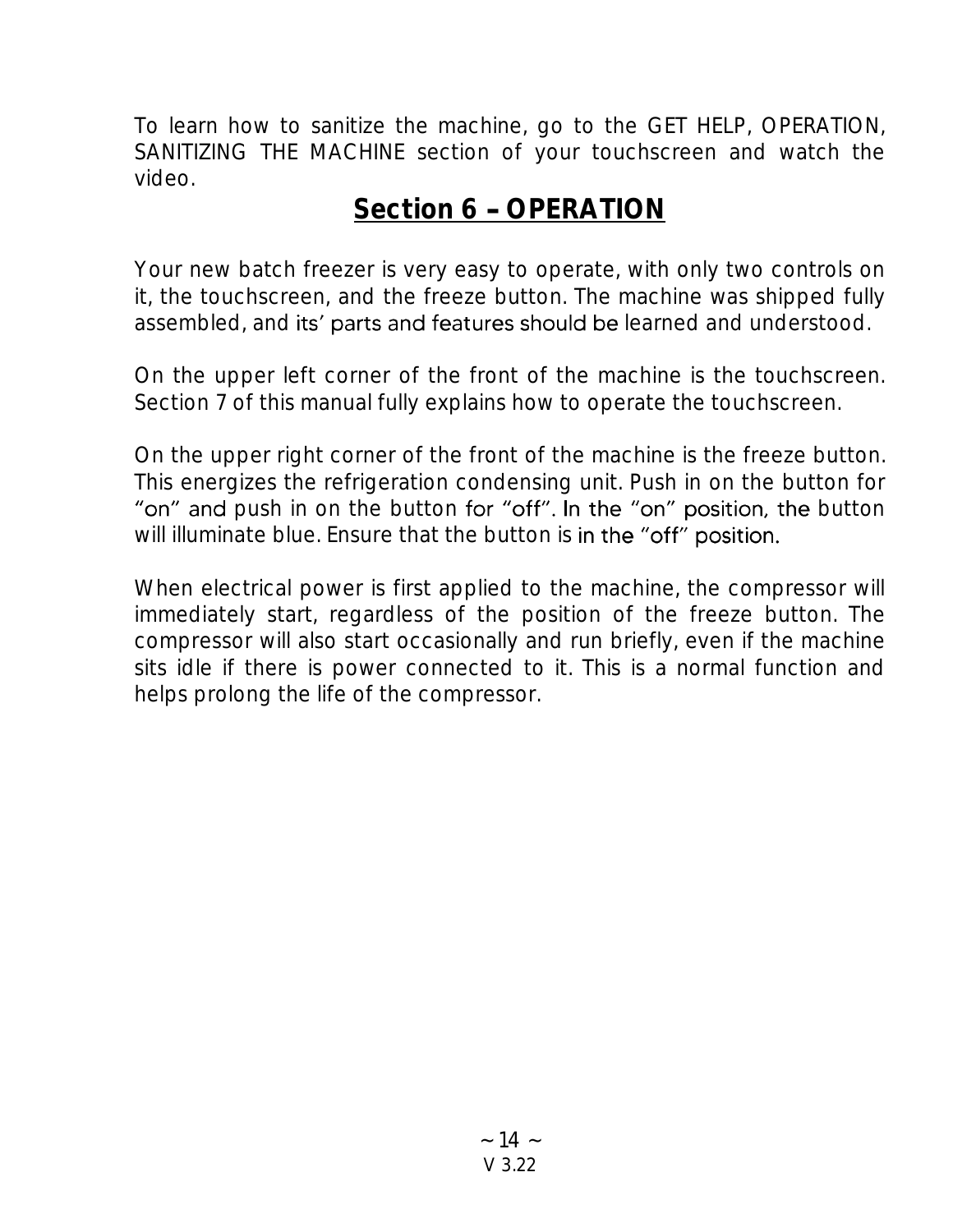## **Section 7 OPERATING THE TOUCHSCREEN**

The touchscreen is a powerful device filled with intuitive operating screens and helpful videos. This section will explain how to navigate the screens for safe and proper operation of the machine.

### **The SCREEN SAVER**

After applying power to the machine, the SCREEN SAVER screen displays the rotating ET symbol. To begin operating the machine or to watch a help video, touch the screen. The screen saver will appear after 1 minute of the screen not being touched unless the RUN screen is active.

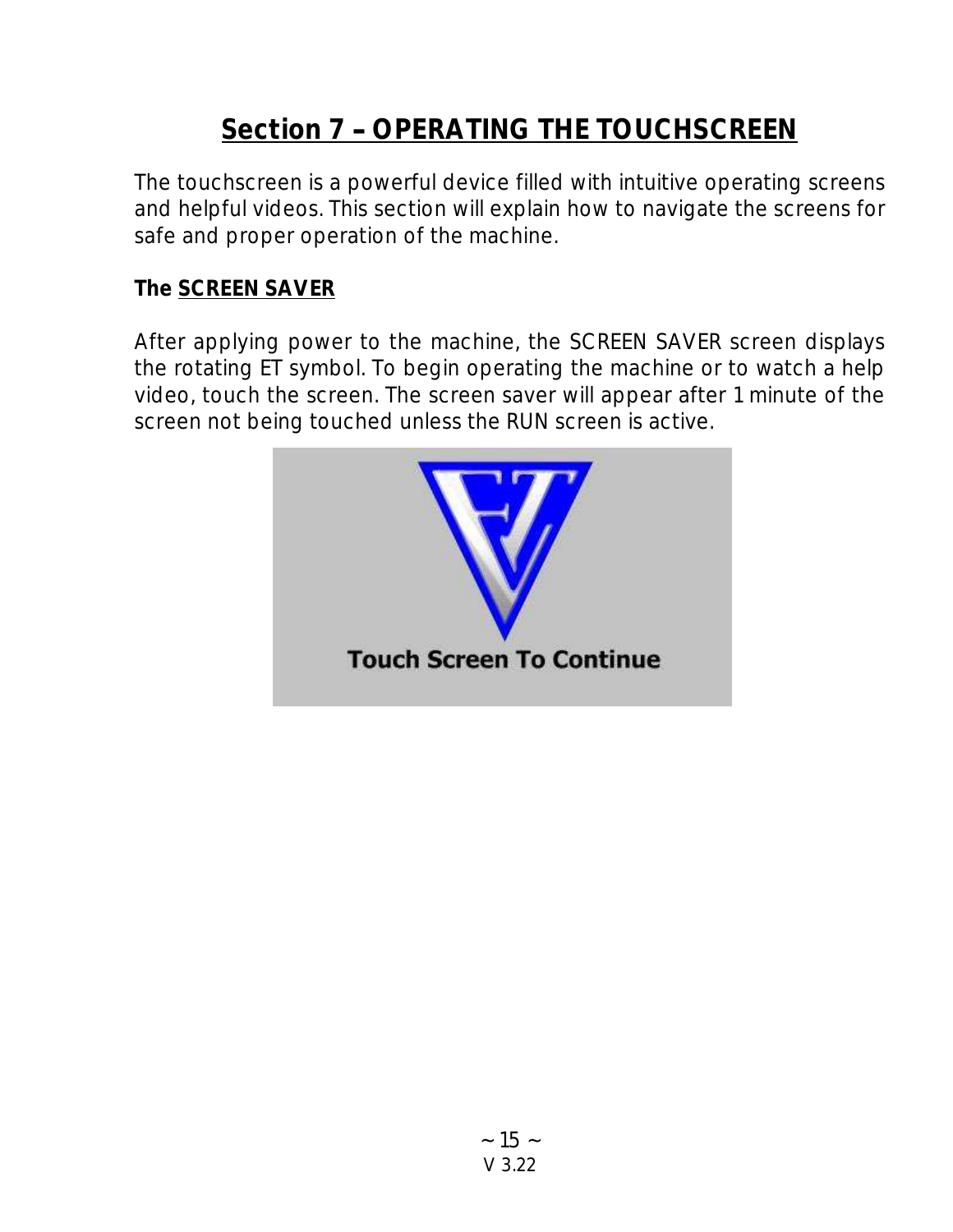**The I WANT TO: Screen (Also called the HOME screen)**

After touching the screen, the I WANT TO:/HOME screen is displayed. You can choose to MAKE ICE CREAM or GET HELP. Press the MAKE ICE CREAM button.



**The CHOOSE RECIPE Screens**

If you selected MAKE ICE CREAM from the I WANT TO:/HOME screen, the next screen you will see is the CHOOSE RECIPE screen. This screen allows the operator to choose the desired amount of overrun by the product name. (See the Overrun/Product/Speed chart on page 17.) This is the first screen of two CHOOSE RECIPE screens. Press the MORE RECIPIES button to go to the second screen or press the HOME button to go back to the I WANT TO:/HOME screen.

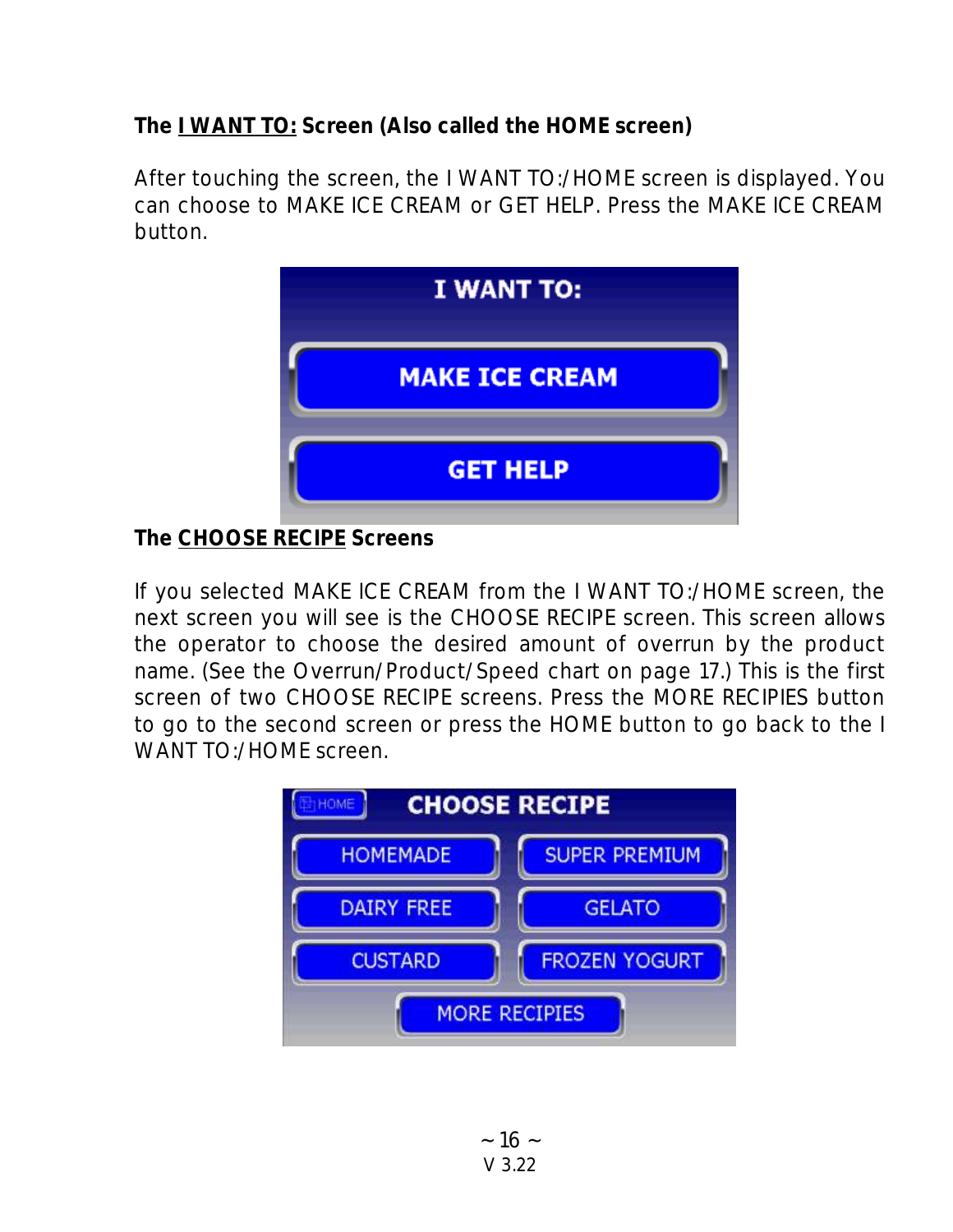When you are on the second CHOOSE RECIPE screen, you can press the PREVIOUS RECIPIES button to return to the first CHOOSE RECIPE screen or you can press the HOME button to go back to the I WANT TO:/HOME screen. Press the button that corresponds to the product you want to make on either screen and you will be taken to the START screen for that product.



### **The OVERRUN/PRODUCT/SPEED Chart**

## **OVERRUN/PRODUCT/SPEED**

| <b>Desired Overrun</b> | <b>Product Name</b>  | Dasher Speed |
|------------------------|----------------------|--------------|
| (%)                    |                      | (RPM)        |
| 100                    | Homemade             | 234          |
| 65                     | <b>Super Premium</b> | 165          |
| 65                     | Frozen Yogurt        | 160          |
| 50                     | Gelato               | 140          |
| 40                     | Cream Ice            | 200          |
| 40                     | Sherbet              | 200          |
| 35                     | Custard              | 135          |
| 30                     | Dairy Free           | 160          |
| $15 - 17$              | Italian Ice          | 234          |
| $15 - 17$              | Sorbet/Sorbetto      | 234          |
| 15                     | Frozen Lemonade      | 234          |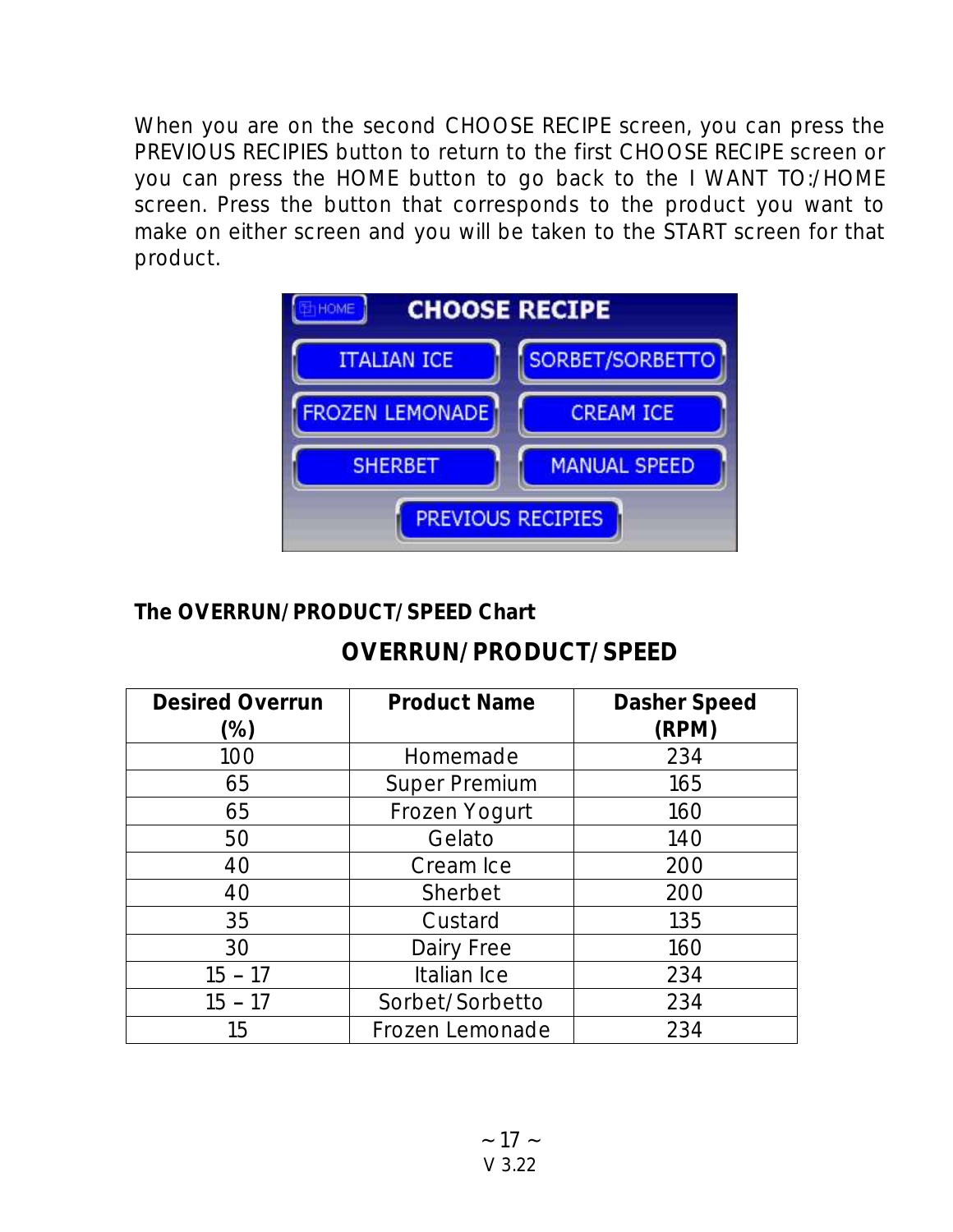#### **The START Screen**

On the START screen you will find the name of the product you have selected at the top, and the speed that the dasher will turn in the middle of the two circles, when the START button is pressed. You will also find the MANUAL SPEED UP and DOWN buttons. These buttons can be used to adjust the dasher speed up and down as desired. The speed will change in 5 RPM increments each time the button is pressed. You will also see the status of the blades where it says BLADES STOPPED. The HOME button will take you back to the I WANT TO:/HOME screen and the BACK button will take you back to the CHOOSE RECIPE screen.

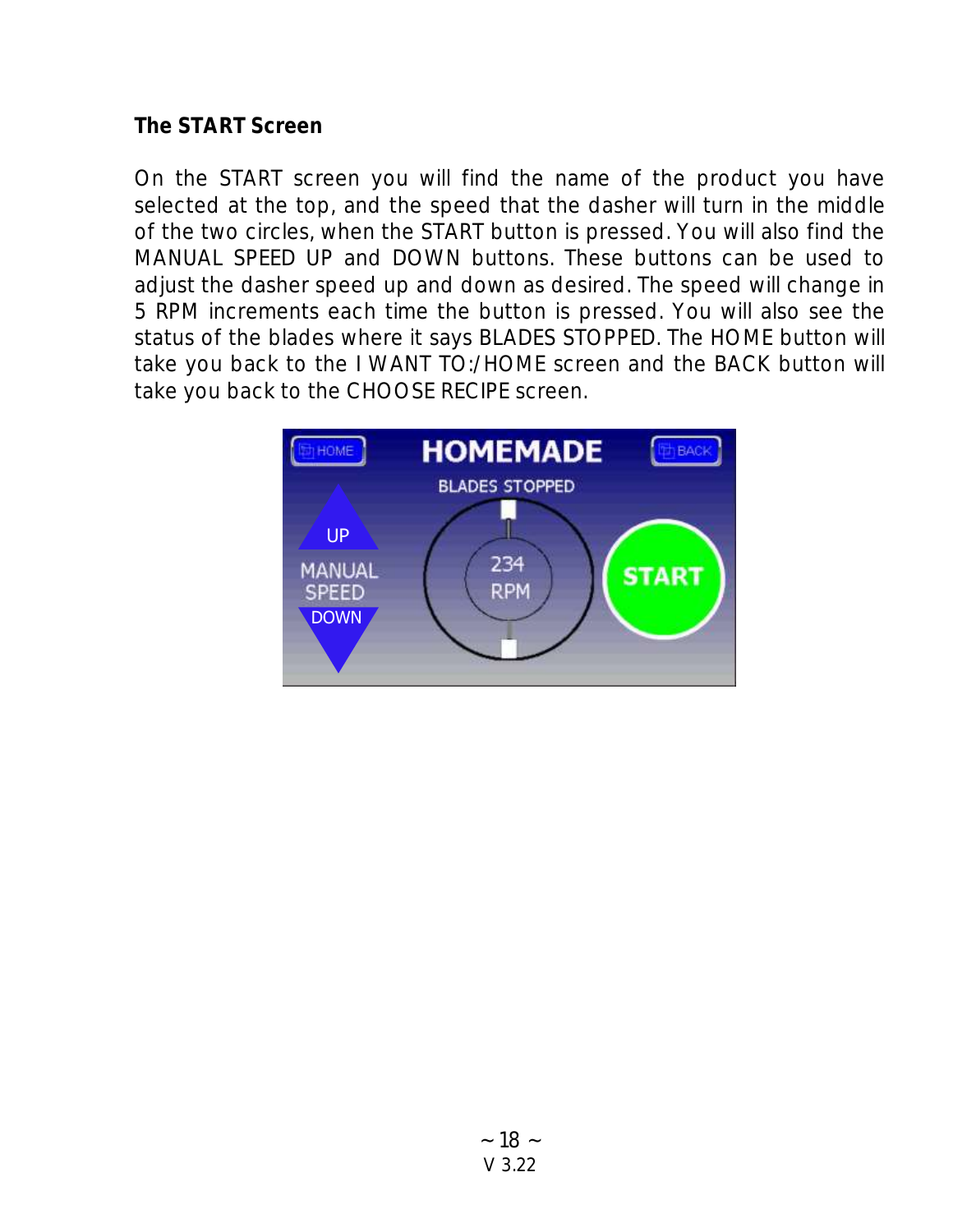#### **The RUN Screen**

When the START button is pressed, the RUN screen is displayed, and the dasher and scraper blades begin to spin. You will see that the START button changes to a STOP button, the blades animation begins spinning, and the BLADES STOPPED message changes to BLADES SPINNING. The MANUAL SPEED UP and DOWN buttons can be pressed to change the speed of the dasher if desired. Once the FREEZE button is pressed, the BACK button in the upper right-hand corner of the screen changes to a timer and begins to count. This timer can be used to monitor the time that a batch has been running. The timer stops and resets to 0:00 when the FREEZE button is turned off. When the STOP button is pressed, the dasher stops and the screen changes back to the START screen.

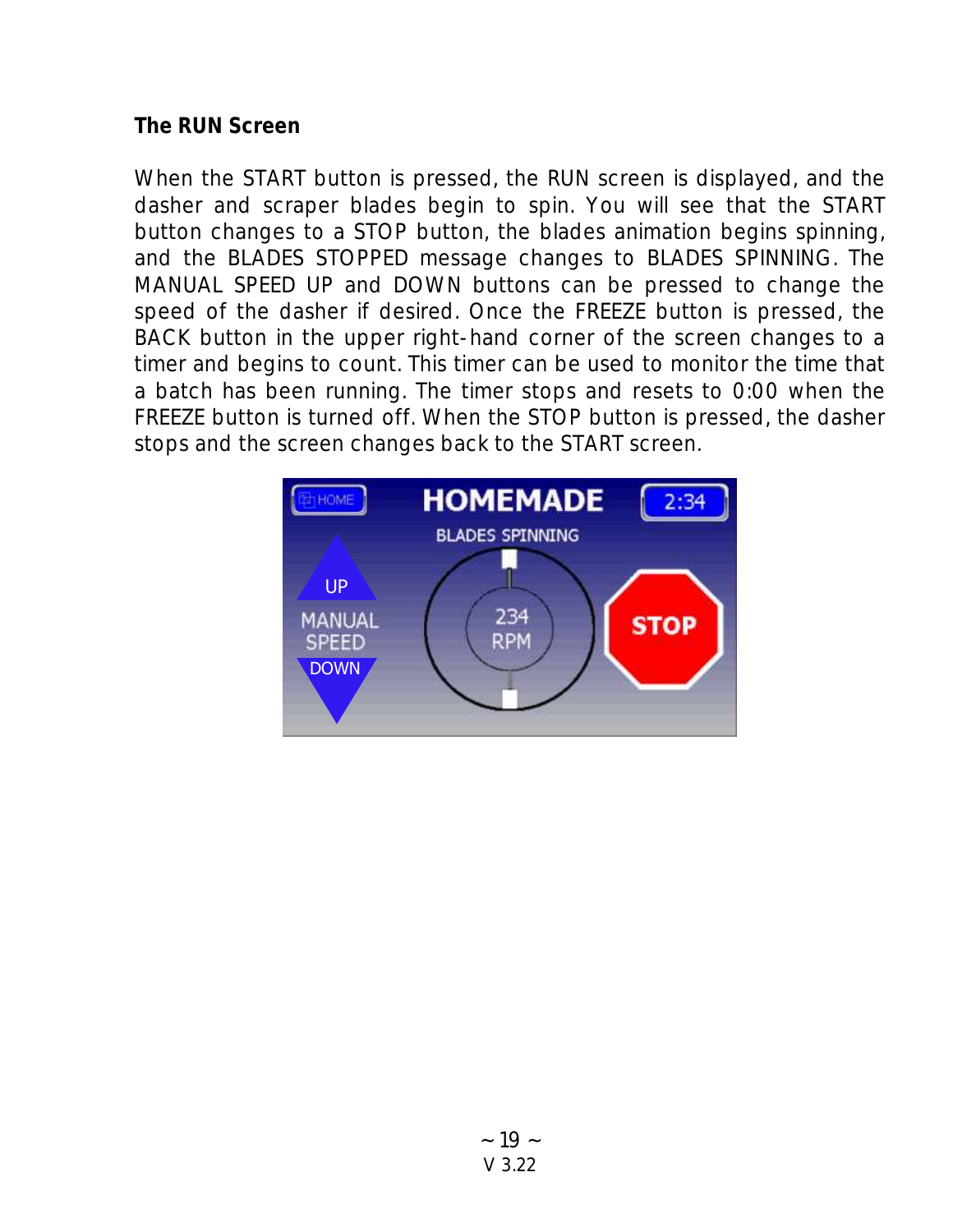**The GET HELP Screens**

From the I WANT TO:/HOME screen, press the GET HELP button, which will take you to the SELECT YOUR MACHINE screen.

| I WANT TO:            |  |
|-----------------------|--|
| <b>MAKE ICE CREAM</b> |  |
| <b>GET HELP</b>       |  |

**The SELECT YOUR MACHINE Screen**

Touch the picture of the machine that matches the machine you want to get help with, and you will be taken to the HELP VIDEOS menu for your machine. If you want to go back to the I WANT TO:/HOME screen, press the HOME button.

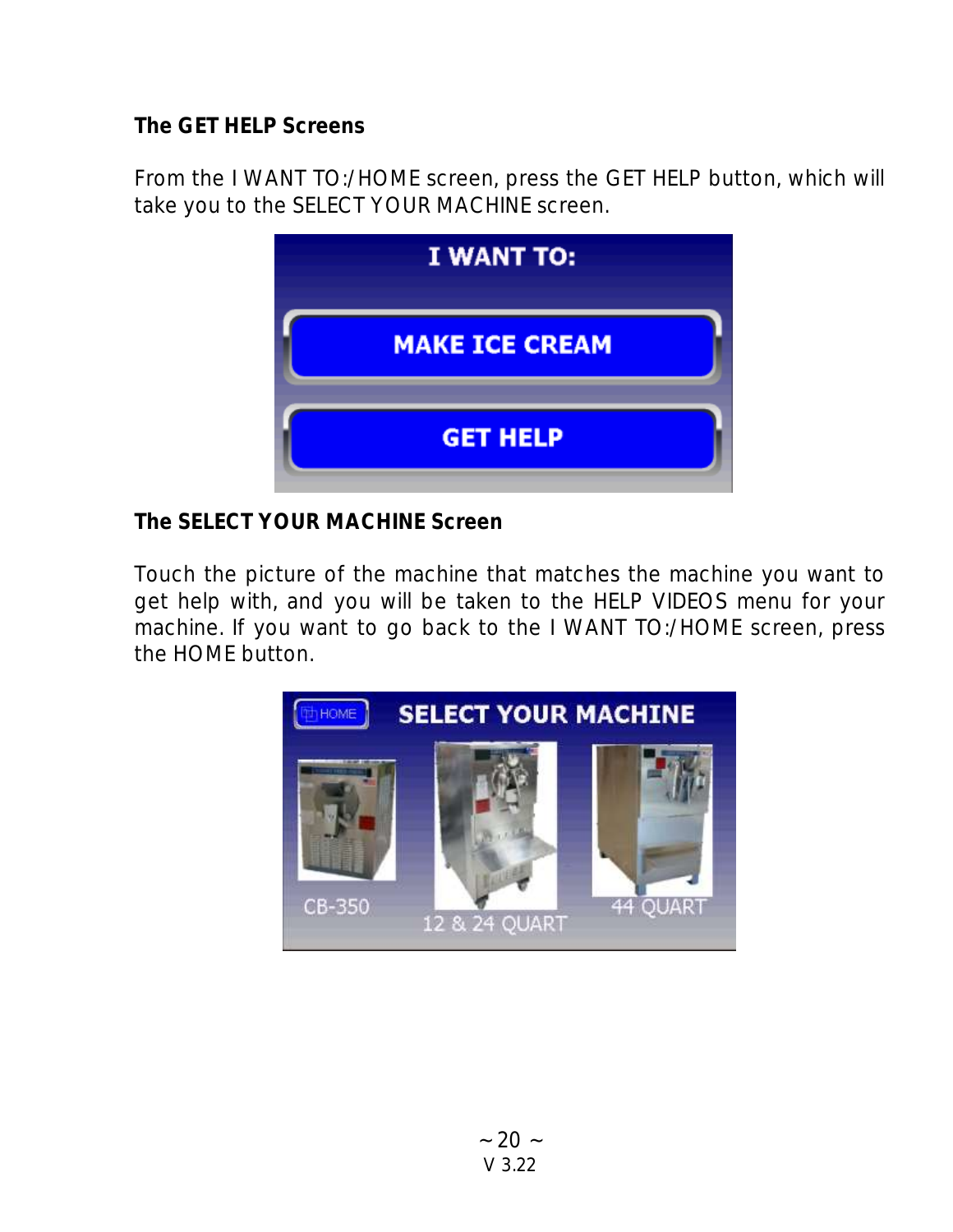**The HELP VIDEOS Screen**

From the HELP VIDEOS menu, you can select the category of help you need. You can choose SETUP, OPERATION, MAINTENANCE and TROUBLESHOOTING topics. Also, you can press the HOME button to be taken back to the I WANT TO:/HOME screen or the BACK button to go back to the SELECT YOUR MACHINE screen.



The rest is self-explanatory and very easy to navigate. Simply choose a topic, press the button for the video of your choice, and watch the video.

#### **The ALARM Screens**

If the dasher motor speed controller experiences a problem, an alarm screen will be displayed. There are two different alarm screens that may be displayed: COMMON ALARMS and OTHER ALARMS. Some alarms can be cleared by pressing the RESET button, while others may cause the dasher to stop turning, and soon thereafter, the refrigeration system to shut down. Pressing the REMEDY button will provide information for resolving the problem that caused the alarm. If the machine stops due to one of these alarms, it is important to take note of the alarm and call Tech Support at Emery Thompson if the alarm persists. If the alarm cannot be cleared by pressing the RESET button, turn off the power to the machine for 30 seconds and turn it back on.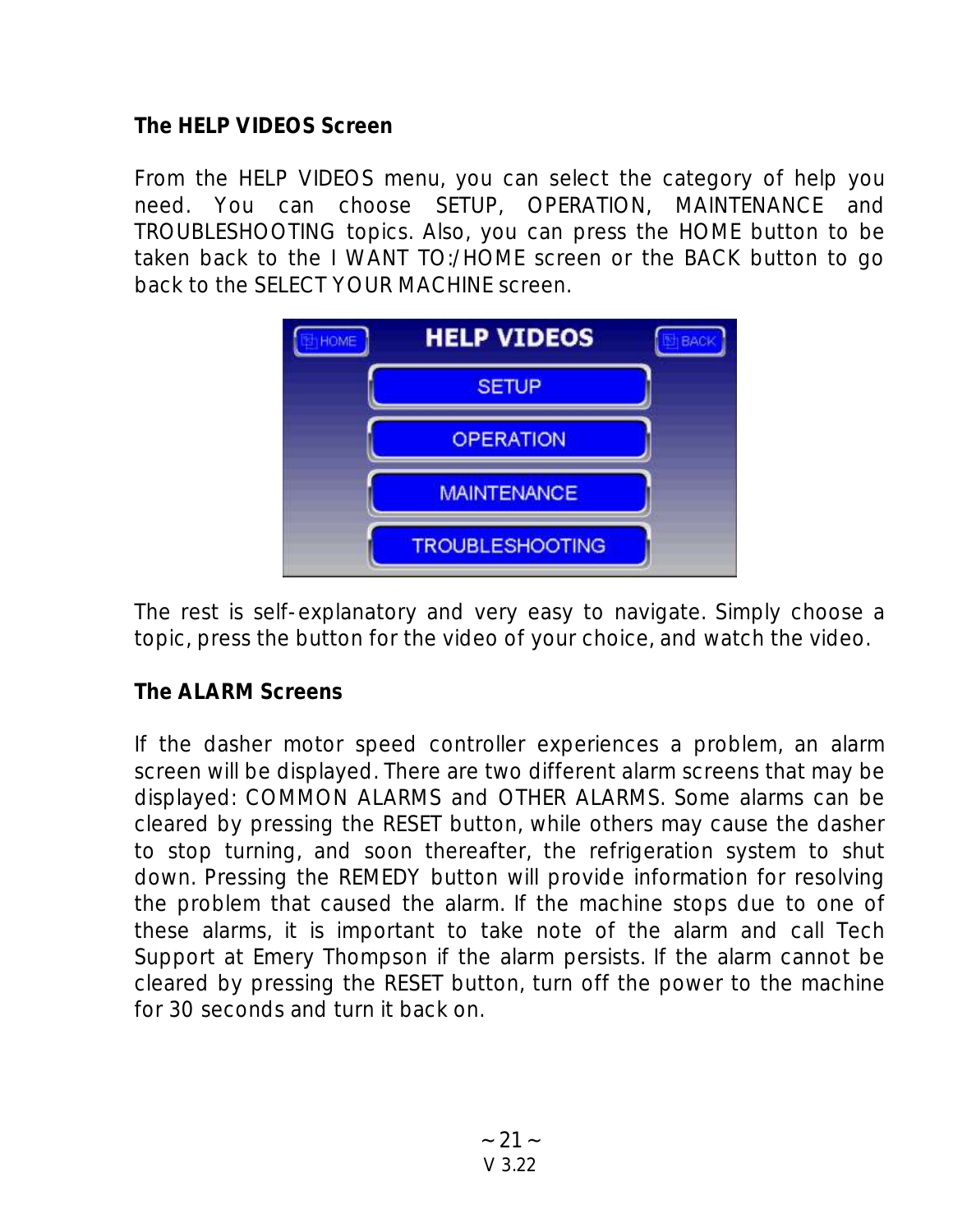| <b>COMMON ALARMS</b>                                       |  |  |  |  |
|------------------------------------------------------------|--|--|--|--|
| mm/dd HH mm ACT Description                                |  |  |  |  |
| mm/dd HH:mm ACK Description<br>mm/dd HH:mm RTN Description |  |  |  |  |
| mm/dd HH mm RTN Description                                |  |  |  |  |
| <b>HISTORY</b>                                             |  |  |  |  |
| mm/dd HH:mm ACT Description                                |  |  |  |  |
| mm/dd HH:mm ACK Description                                |  |  |  |  |
| mm/dd HH mm RTN Description                                |  |  |  |  |
| mm/dd HH: mm RTN Description                               |  |  |  |  |
| <b>REMEDY</b>                                              |  |  |  |  |
|                                                            |  |  |  |  |

| <b>OTHER ALARMS</b>                                                                                                      |  |
|--------------------------------------------------------------------------------------------------------------------------|--|
| mm/dd HH:mm ACT Description<br>mm/dd HH:mm ACK Description<br>mm/dd HH:mm RTN Description<br>mm/dd HH:mm RTN Description |  |
| <b>HISTORY</b>                                                                                                           |  |
| mm/dd HH:mm ACT Description<br>mm/dd HH:mm ACK Description<br>mm/dd HH:mm RTN Description<br>mm/dd HH:mm RTN Description |  |
| <b>REMEDY</b>                                                                                                            |  |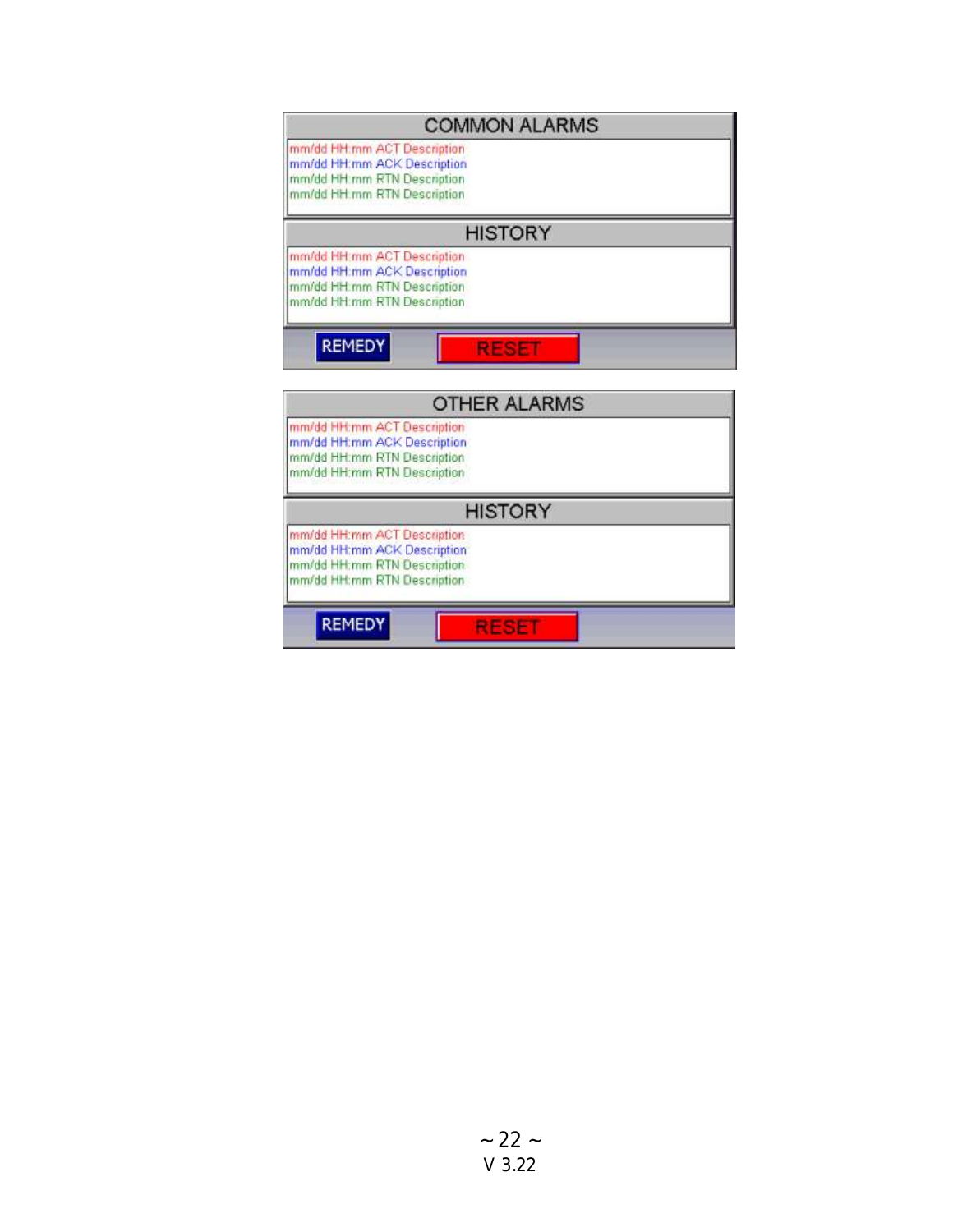#### **The WARNING Screen**

As the product mixes in the cylinder, the product gets constantly thicker. As the product gets thicker, the power required to drive the dasher motor increases. As the power to drive the dasher motor increases, the IOC monitors its output power to ensure that it does not rise to a level that will damage the dasher motor. If the output power reaches the preset high level, the WARNING screen will be displayed, and an audible alarm will begin to sound. If this happens you should press the ACKNOWLEDGE button, turn off the FREEZE button and begin to extract the product. Pressing the ACKNOWLEDGE button will cause the screen to display the RUN screen and cause the audible alarm to stop. If the product is not extracted the WARNING screen will come back on 30 seconds after the ACKNOWLEDGE button was pressed. This will continue to happen until the IOC shuts itself off.

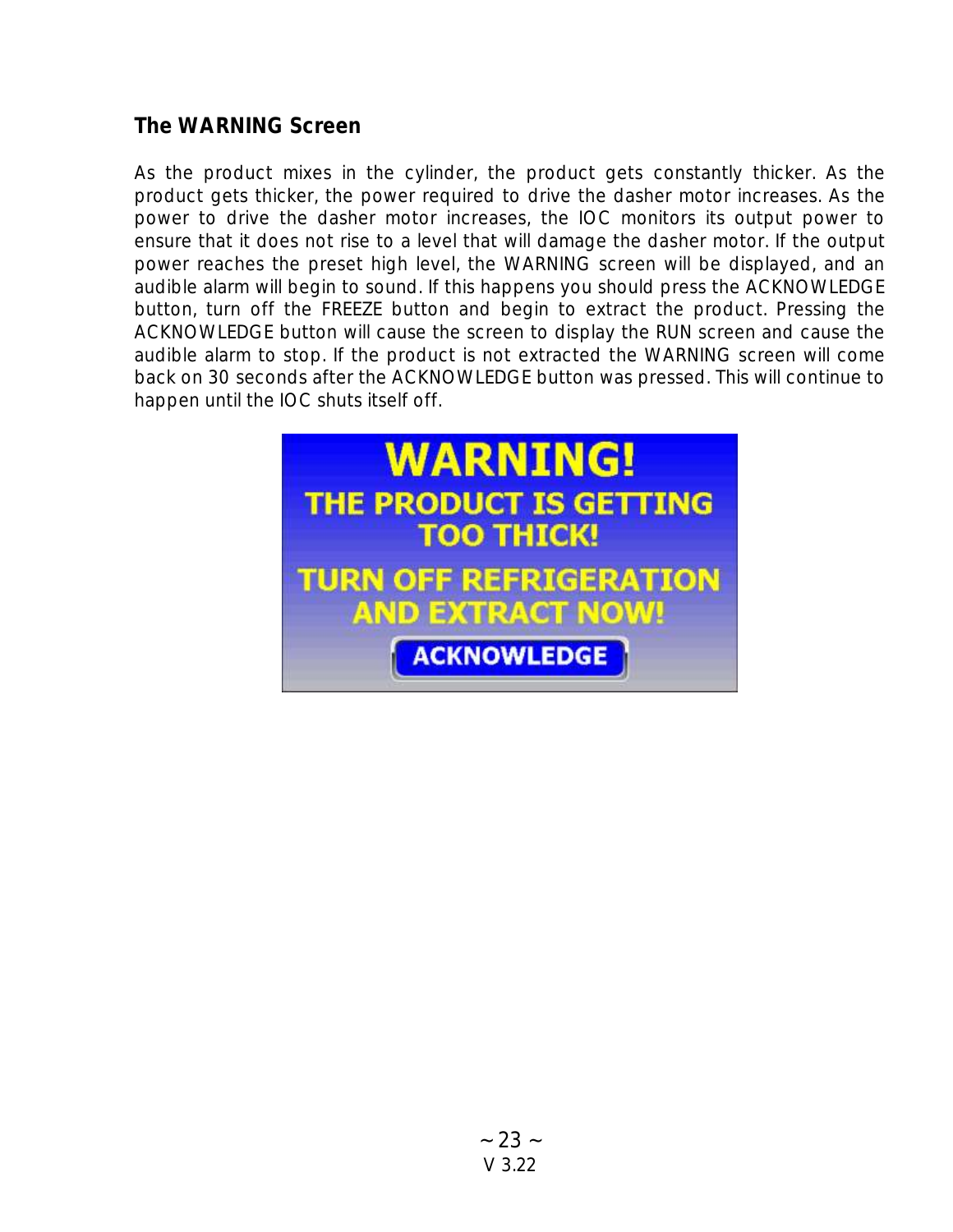#### **The SYSTEM Screen**

The touchscreen requires an operating system just like a computer. There is no reason for the user to access the SYSTEM screens, but you should be aware that they exist as it is possible to call up the screens accidentally. The SYSTEM screens will appear if you touch the screen in the upper righthand corner. If the system screen is accidentally displayed, touch the screen anywhere outside the SYSTEM screen area to close the screen, or wait 1 minute and it will go off on its own.

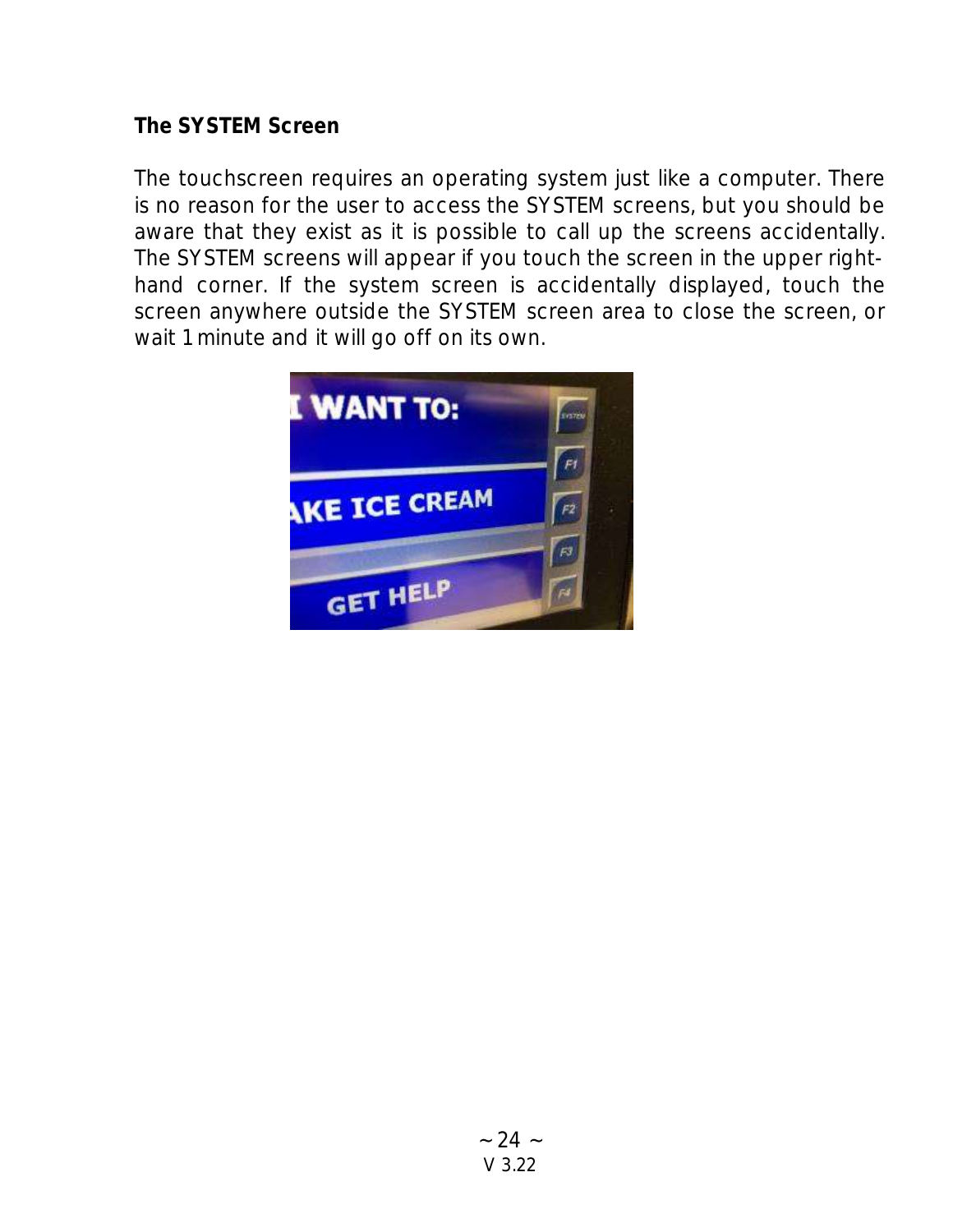## **Section 8 CARE & MAINTENANCE**

One of the best features of an Emery Thompson batch freezer is the small amount of maintenance and the ease of care required. The materials we use are the best available for their intended purpose and designed for maximum longevity.

The outer casing of your machine is all heavy-gauge stainless steel, and will only require a daily wipe down, using a mild detergent and warm water. A stainless-steel cleaner/polish can also be used to keep it bright.

Performing regular maintenance on your Emery Thompson batch freezer will keep it running at its peak performance for many years. The maintenance required is based on how frequently you run the machine and how long you run the machine. It is easiest to think of this as how many hours per week (HPW) you run the machine. Example: If you run the machine 3 days a week for 4 hours each day, the machine is running 12 hours per week. The more hours per week you run your machine the more frequently you should perform maintenance. See the chart below for routine maintenance subjects and the frequency with which they should be performed.

|                      | 0 to 15          | 15 to 30         | 30 to 45         | More Than 45     |
|----------------------|------------------|------------------|------------------|------------------|
|                      | <b>HPW</b>       | <b>HPW</b>       | <b>HPW</b>       | <b>HPW</b>       |
| Lubricate the        | Every time you   | Every time you   | Every time you   | Every time you   |
| <b>Center Shaft</b>  | run the          | run the          | run the          | run the          |
| O-rings              | machine or       | machine or       | machine or       | machine or       |
|                      | after 8 hours    | after 8 hours    | after 8 hours    | after 8 hours    |
|                      | of continuous    | of continuous    | of continuous    | of continuous    |
|                      | operation        | operation        | operation        | operation        |
| Lubricate the        | Never            | Never            | Never            | Never            |
| Door O-ring          |                  |                  |                  |                  |
| Replace the          | Once each        | Every 9          | Every 6          | Every 3          |
| Center Shaft         | year             | months           | months           | months           |
| O-rings              |                  |                  |                  |                  |
| Replace the          | Only if it leaks | Only if it leaks | Only if it leaks | Only if it leaks |
| Door Seal            |                  |                  |                  |                  |
| Replace the          | Every 2 years    | Every 18         | Once each        | Every 6          |
| <b>Blade Springs</b> |                  | months           | year             | months           |
| Replace the          | Only if it leaks | Only if it leaks | Only if it leaks | Only if it leaks |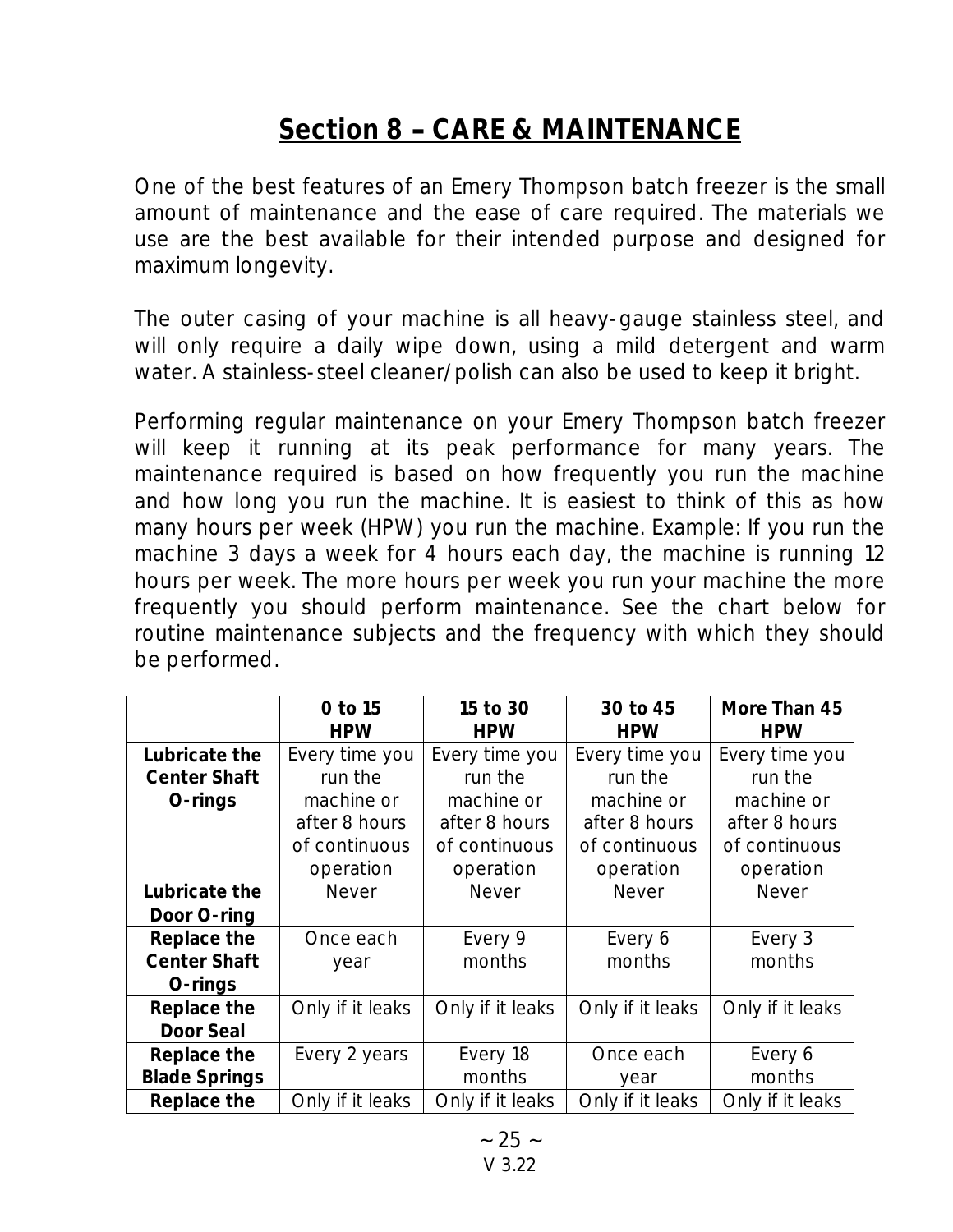| Door Gate                    |              |              |              |              |
|------------------------------|--------------|--------------|--------------|--------------|
| Spring(s)                    |              |              |              |              |
| Sharpen the                  | Every 5 to 7 | Every 4 to 6 | Every 3 to 5 | Every 2 to 4 |
| <b>Scraper Blades</b>        | years        | Years        | years        | years        |
| Replace the                  | After        | After        | After        | After        |
| <b>Scraper Blades</b>        | sharpening   | sharpening   | sharpening   | sharpening   |
|                              | 1 to 3 times | 1 to 3 times | 1 to 3 times | 1 to 3 times |
| Inspect/Clean                | Once each    | Every 9      | Every 6      | Every 3      |
| the Drip Tray                | Year         | months       | months       | months       |
| Drain the                    | Every year   | Every year   | Every year   | Every year   |
| Water <sup>(1)</sup>         | prior        | prior        | prior        | prior        |
|                              | to possible  | to possible  | to possible  | to possible  |
|                              | freeze       | freeze       | freeze       | freeze       |
| Clean the                    | Once each    | Every 9      | Every 6      | Every 3      |
| Cooling Coils <sup>(2)</sup> | year         | months       | months       | months       |

(1) Water cooled machines only

(2) Air cooled machines only

If your batch freezer has been stored in an unheated area and is brought into a warmer area for use, allow it to sit for at least 24 hours in the warmer temperature; condensation can build up on cold surfaces, including inside the speed controller, touchscreen, contactor, and overload relay, which could lead to malfunctions.

Never transport, store, or use your machine in any position other than upright on its feet. Oil in the refrigeration compressor could travel into areas of the machines piping where it will remain trapped.

Your machine has been tested and is rated to run in ambient air temperatures as high as  $104^\circ$  F, and as low as  $40^\circ$  F. Operation in temperatures at the high end of the temperature range may slightly increase the freezing time of your product, and at the low end of the temperature range may slightly decrease the freezing time of the product.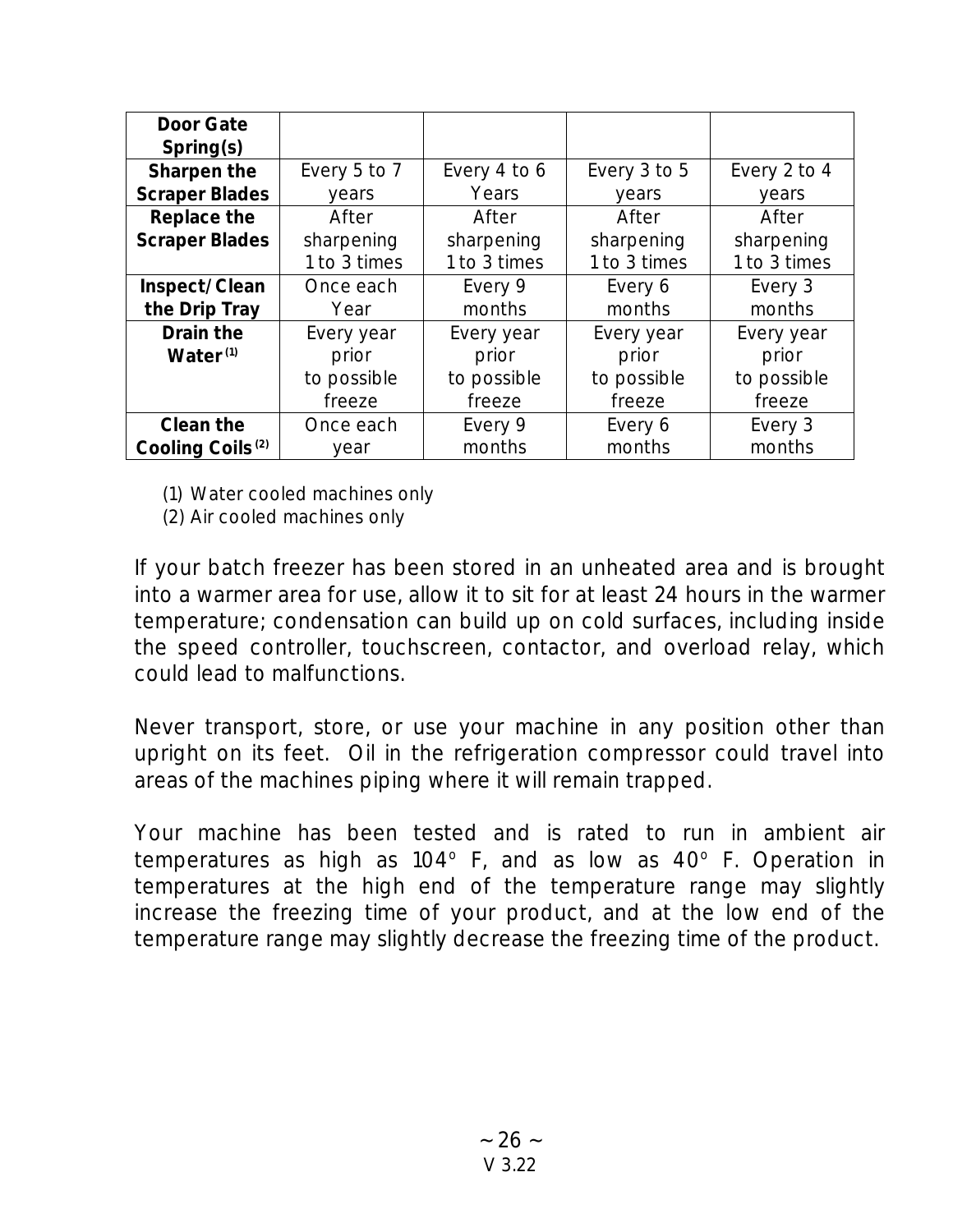## **<u>Section 9 - Description of Function</u>**

The purpose of this section is to explain how the machine is supposed work so that anyone working on the machine will have a thorough understanding, which should make troubleshooting easier. Please refer to the electrical drawing on the next page for the reference numbers in parentheses.

With main power present at the machine, the touchscreen (1) should be active, and the freeze button (2) should be in the off position.

When a product is selected on the touchscreen and the start button is pressed, the dasher motor speed controller (3) sends power to the dasher motor (4) and the dasher motor runs at the speed pre-programmed for that product. Also, the auxiliary contacts COM and NO on the dasher motor speed controller (3) close completing that portion of the circuit that is in series with the freeze button (2).

With the dasher motor running and the freeze button turned on, the solenoid valve (5) on the high-pressure side of the refrigeration system is energized and CR-1 (11) is energized. When the contacts in CR-1 close, the freeze button lights up and input Q1 on the touchscreen becomes true, which starts the timer on the touchscreen.

When the solenoid valve opens, and the pressure builds above 40 psi on the lowpressure side and the pressure controller energizes the coil in the contactor in the pressure controller. When the contactor closes, the refrigeration compressor comes on.

As the condensing unit runs, the refrigeration coils wrapped around the product cylinder begin to get cold.

Ideally the low-pressure side should drop to 28 to 32 psi and the high-pressure side should run at 275 to 325 psi. During the last several minutes of a batch you may see the low-pressure side drop again by about 2 psi.

When the product is ready, the refrigeration button is turned off and the solenoid valve closes and the contacts in CR-1 open. The compressor continues to run until the lowpressure side of the refrigeration system drops below 10 psi and the pressure controller turns off the power to the contactor coil and the contactor turns off the power to the refrigeration compressor.

When the STOP button on the touchscreen is pressed, the dasher motor speed controller stops sending power to the dasher motor and the motor stops.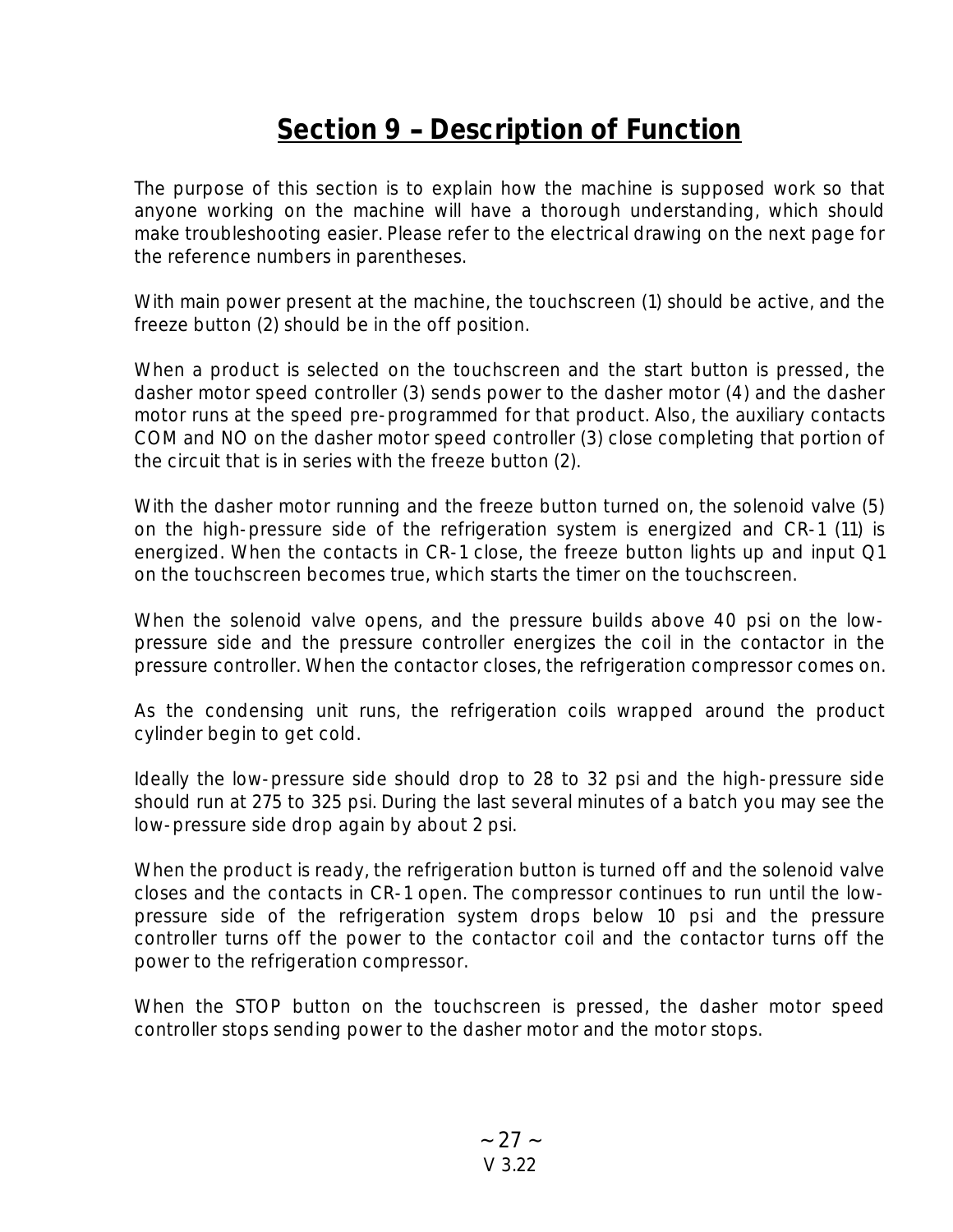## **Section 10 ELECTRICAL DIAGRAM**



208-230V/1PH/60HZ

If your machine is 3-Phase, see the following page.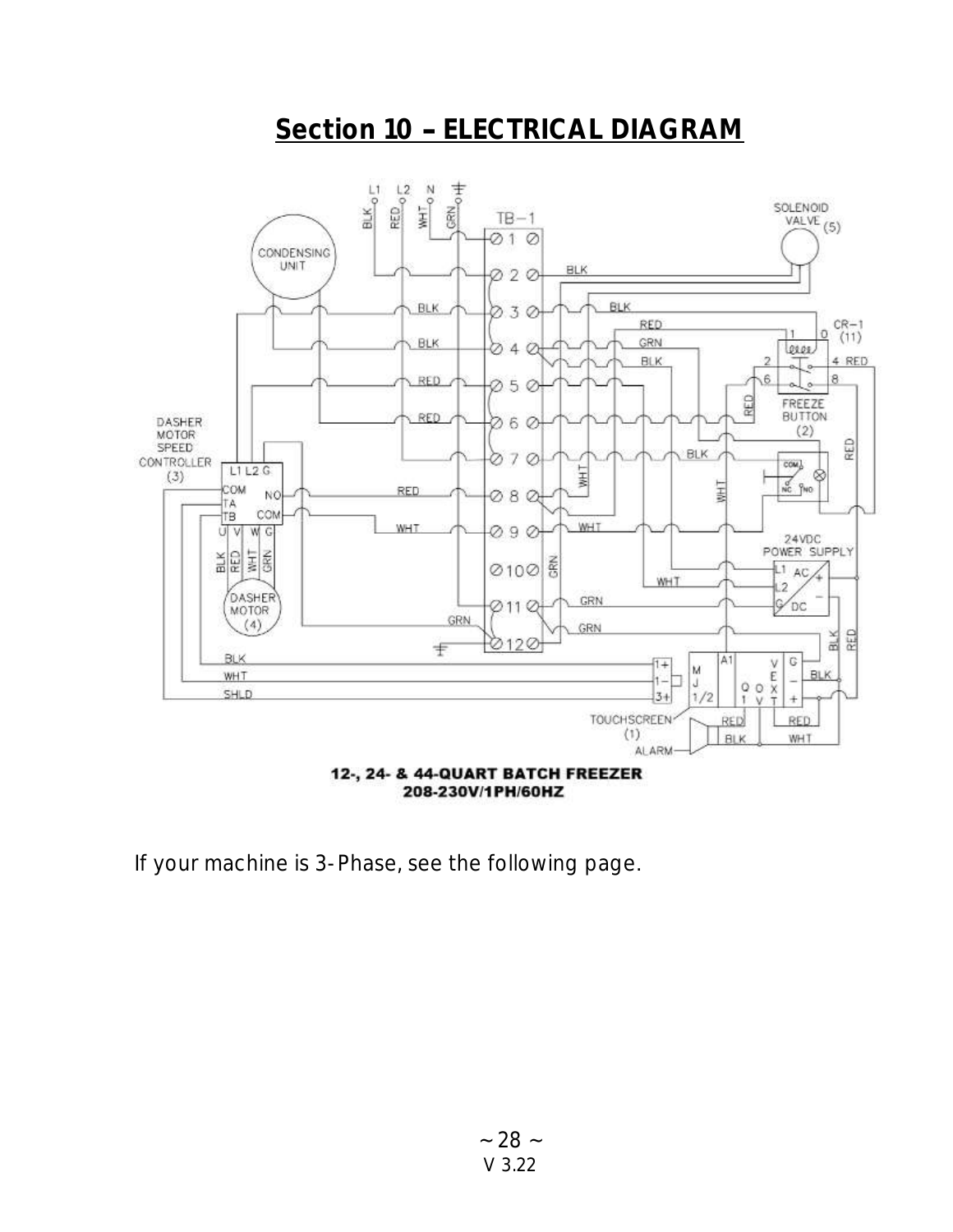

#### 12-, 24- & 44-QUART BATCH FREEZER 208-230V/3PH/60HZ & 380/440V/3PH/50/60HZ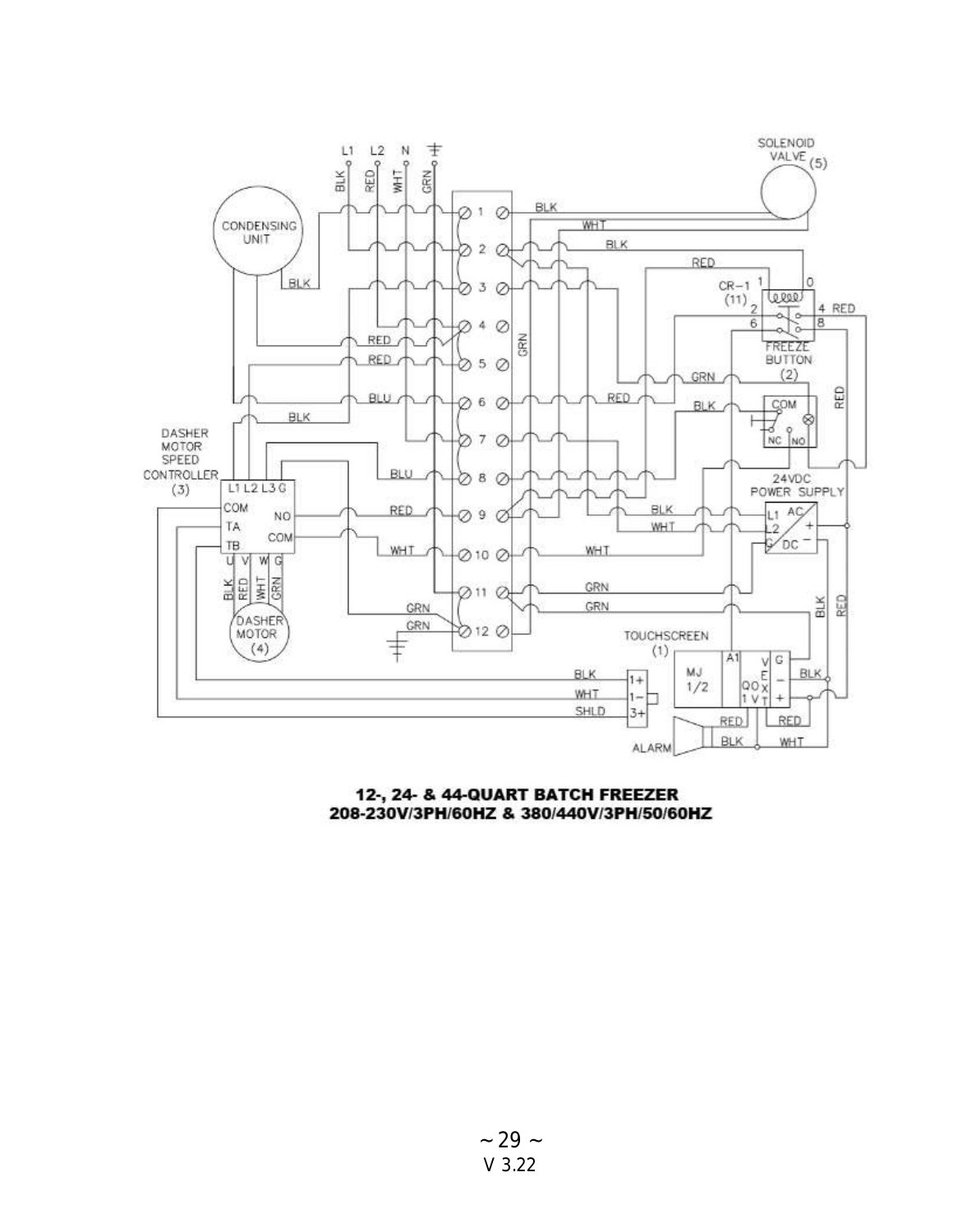## **Section 11 - TROUBLESHOOTING**

| Problem                                 | <b>Possible Solutions</b>         |
|-----------------------------------------|-----------------------------------|
| Dasher not spinning                     | Contents frozen too stiff - allow |
|                                         | to thaw and soften or remove      |
|                                         | bulk of product. Push "stop"      |
|                                         | button, and attempt restart.      |
| Dasher spins, but refrigeration         | Compressor has tripped off.       |
| will not run. (Refrigeration            | Turn off switch; allow unit to    |
| switch illuminated)                     | cool for 1 hour minimum;          |
|                                         | attempt restart.                  |
| Unit runs, but takes too long, or       | Airflow restricted or coils       |
| longer than usual to freeze             | dirty/blocked. Provide            |
| product.                                | adequate airflow and/or clean     |
|                                         | coil area.                        |
| Squeaking noise when dasher             | Ensure that dasher shaft has      |
| runs.                                   | been lubricated properly at o-    |
|                                         | ring area.                        |
| Grinding noise while making             | Blades installed incorrectly; one |
| product; build-up on cylinder<br>walls. | or more blade springs missing.    |
| Sliding gate is leaking                 | Gate springs are old and need     |
|                                         | to be replaced.                   |
| Door will not pull back on studs;       | Rear of dasher is not engaged     |
| blades sticking out beyond              | into drive motor socket. Rotate   |
| face.                                   | dasher and push backward.         |
| Machine sways/shakes while              | Feet or mounting surface          |
| running                                 | uneven; adjust feet so that each  |
|                                         | has equal pressure.               |
| Door is leaking around edge(s)          | Door gasket uneven/not fully      |
|                                         | seated in its groove. Remove      |
|                                         | and reinstall or replace.         |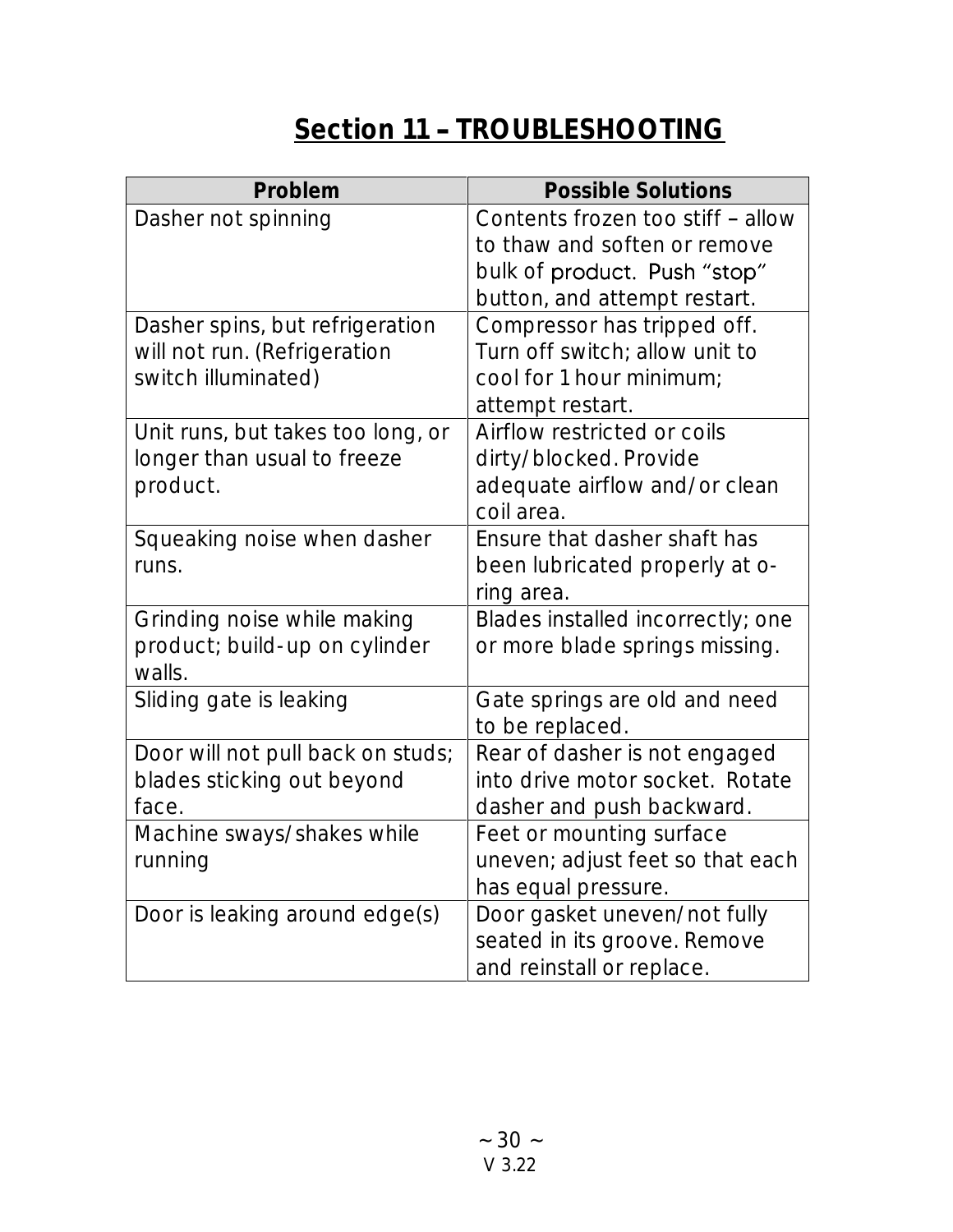## **Section 11.1 RESETTING THE PRESSURE CONTROLLER**

The pressure controller is the device that causes the condensing unit to operate correctly. The presser controller is programmed to CUT IN at 40 psig and CUT OUT at 10 psig. It also shuts off the refrigeration compressor to prevent it from becoming damaged when the pressure on the lowpressure side of the refrigeration system gets too low or too high, or when the pressure on the high-pressure side of the refrigeration system gets too high.

Common issues that cause the pressure controller to go into FAULT:

#### All Units

- Long period of time between uses.
- Cleaning the cylinder with hot water.

#### Water Cooled Units

- Cooling water not turned on.
- Cooling water line kinked or crushed (SUPPLY line and/or DRAIN line).

#### Air Cooled Units

- Heat exchanger blocked or covered.
- Heat exchanger too close to the wall.
- Not enough clearance around unit.
- Room temperature exceeding  $100^\circ$  F.

To reset the pressure controller:

- 1. Remove the stainless-steel panel that covers the pressure controller.
	- a. For 12- and 24-quart machines, remove the front bottom panel.
	- b. For 44-quart machines, remove the right-side panel closest to the front.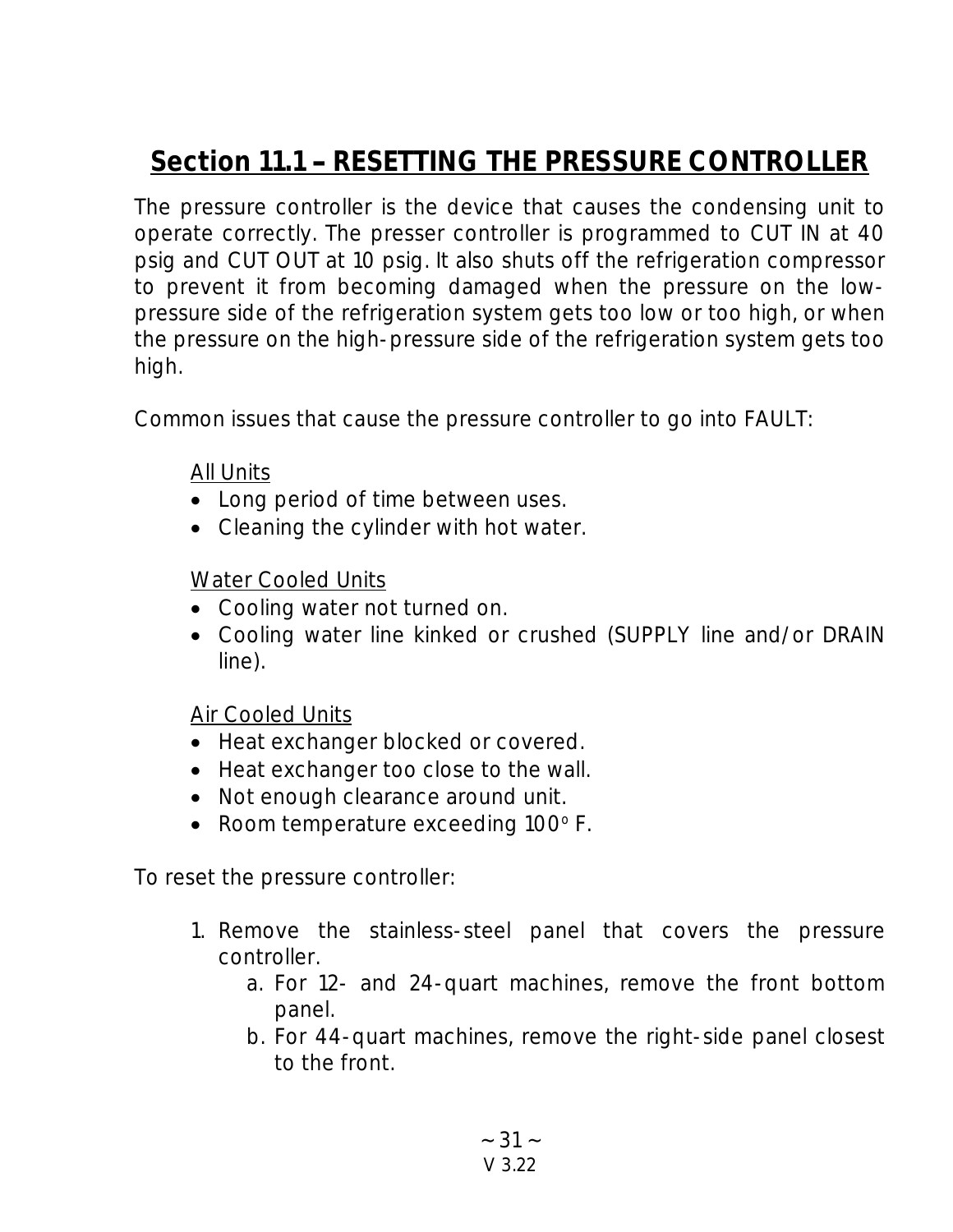- 2. Press and hold the "START" button for 3 seconds. (See photo on next page.)
- 3. Release the "START" button briefly.
- 4. Press and hold the "START" button for 3 seconds, again.
- 5. The digital display should read "RST".
- 6. If the digital display shows "POF" instead of "RST", press and hold both the up arrow and the down arrow for more than 3 seconds and the display should read "PON".
- 7. Repeat steps 2, 3 and 4. The display should read "RST".
- 8. If it does read "RST" replace the stainless-steel panel. If it doesn't read "RST", call Emery Thompson Tech Support at (718) 588-7300.



### PRESSURE CONTROLLER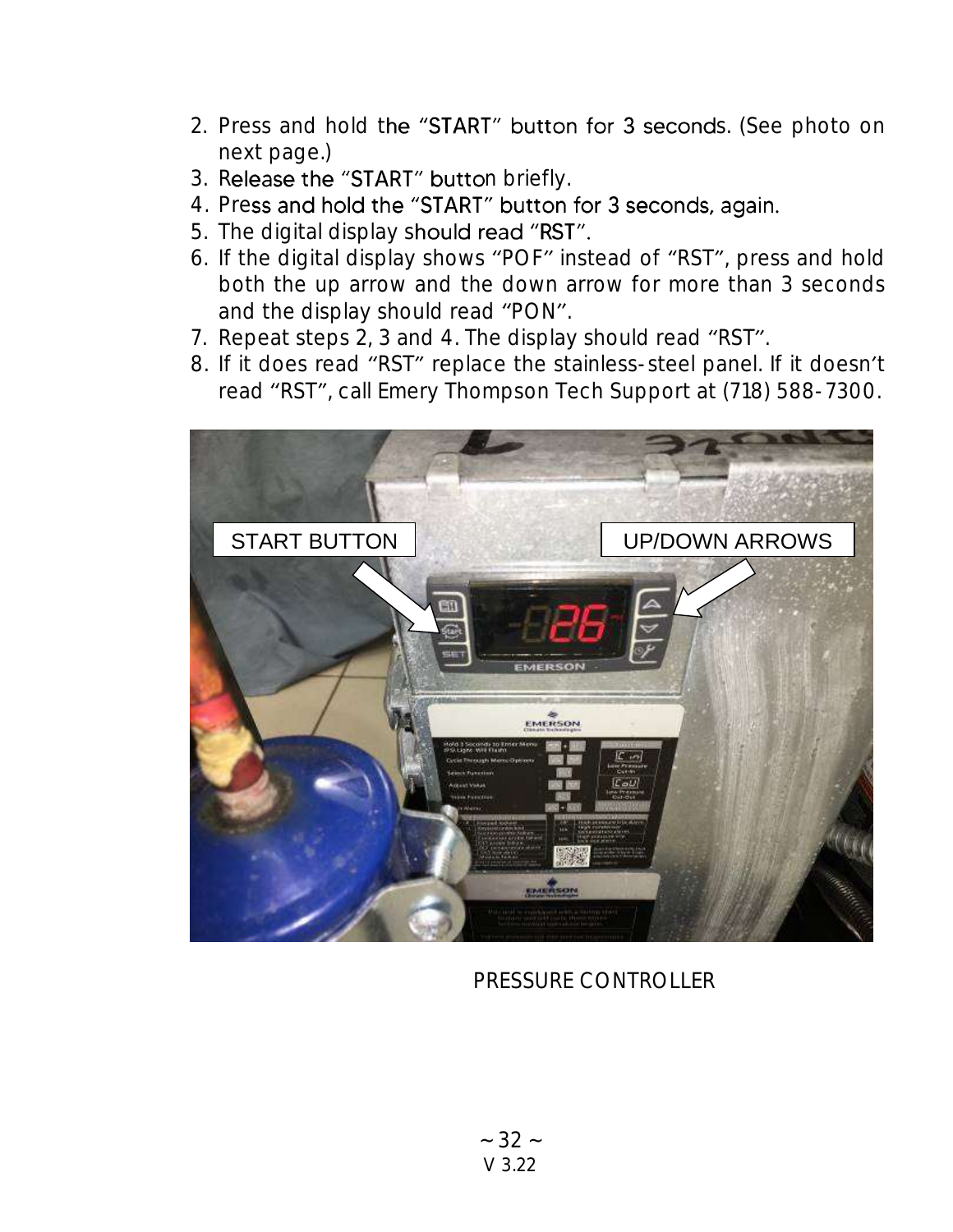## **Section 11.2 ADJUSTING THE DISCHARGE WATER TEMPERATURE**

Water cooled machines require a supply line (where the water enters the machine) and a discharge line (where the water exits the machine). The discharge water temperature is critical and should be checked several times a year to insure it is set correctly. It is best to check it in the middle of the summer and the middle of the winter as those times will typically be the most extreme.

To adjust the water valve, perform the following steps:

1 - Remove the side cover to access the water valve. The water valve is behind the right-side cover on the model 12 and 24, and behind the left rear side panel on the model 44.



12- & 24-Quart Water Valve 44-Quart Water Valve

2 - Make sure that the water supply line is turned on.

3 - With mix in the machine, turn on the dasher and turn on the refrigeration switch.

4 After about 5 minutes, insert a thermometer in the stream of discharge water. The discharge water temperature should be  $108^{\circ}F$  ( $+/- 2^{\circ}F$ ) for the 12- and 24-quart machines, and  $113^{\circ}F$  (+/-  $2^{\circ}F$ ) for the 44 quart machines.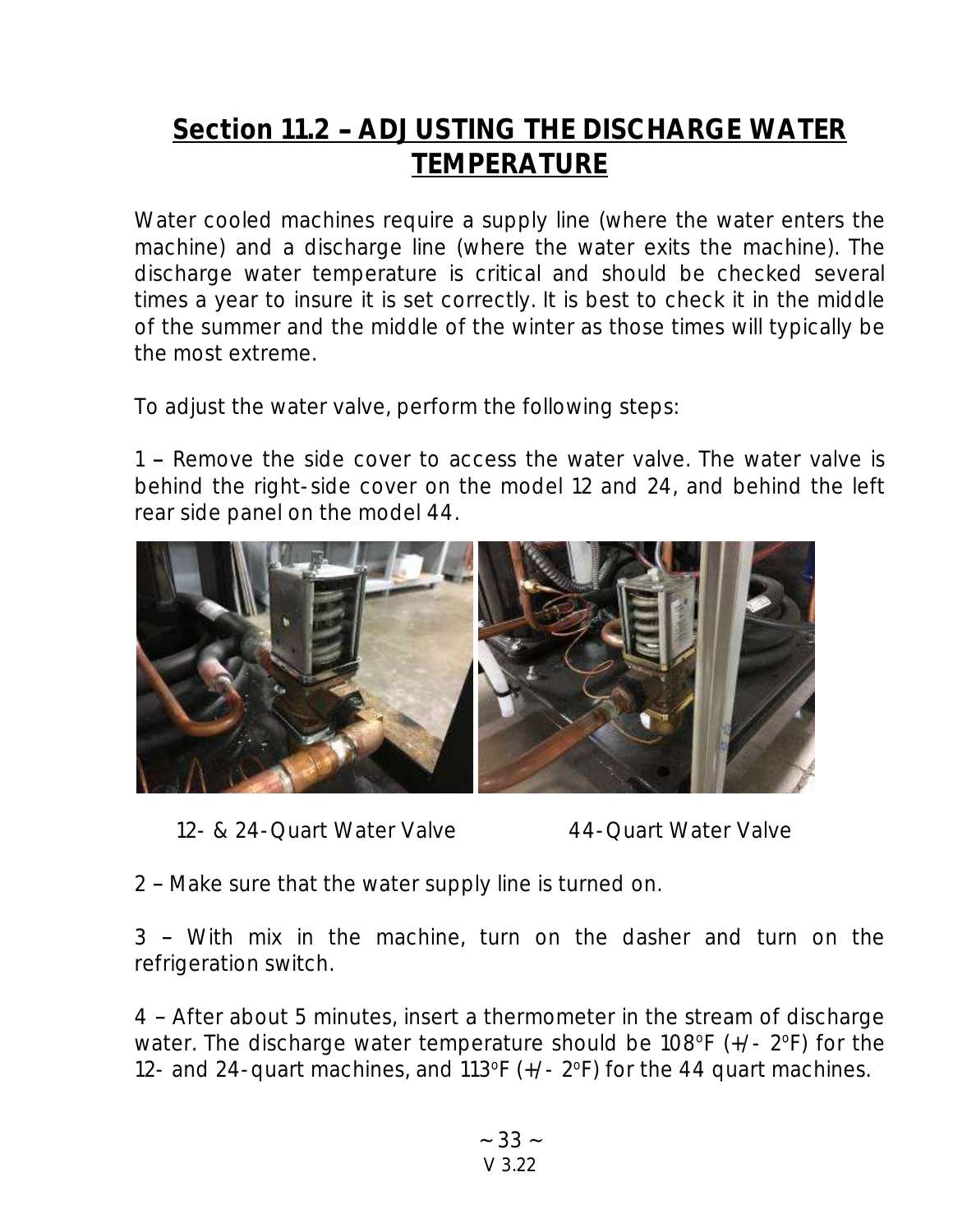5 - If the discharge water temperature is set properly, there is nothing else to do. If the discharge water temperature is outside the acceptable range, it should be adjusted. Turn the stem on top of the water valve counterclockwise to increase the discharge water temperature or turn the stem on top of the water valve clockwise to decrease the discharge water temperature.

6 Continue to adjust the water valve until the correct water temperature is achieved and maintained.

 $7$  - If it is not possible to adjust the water valve so the discharge water temperature is set properly, it may be necessary to replace the water valve.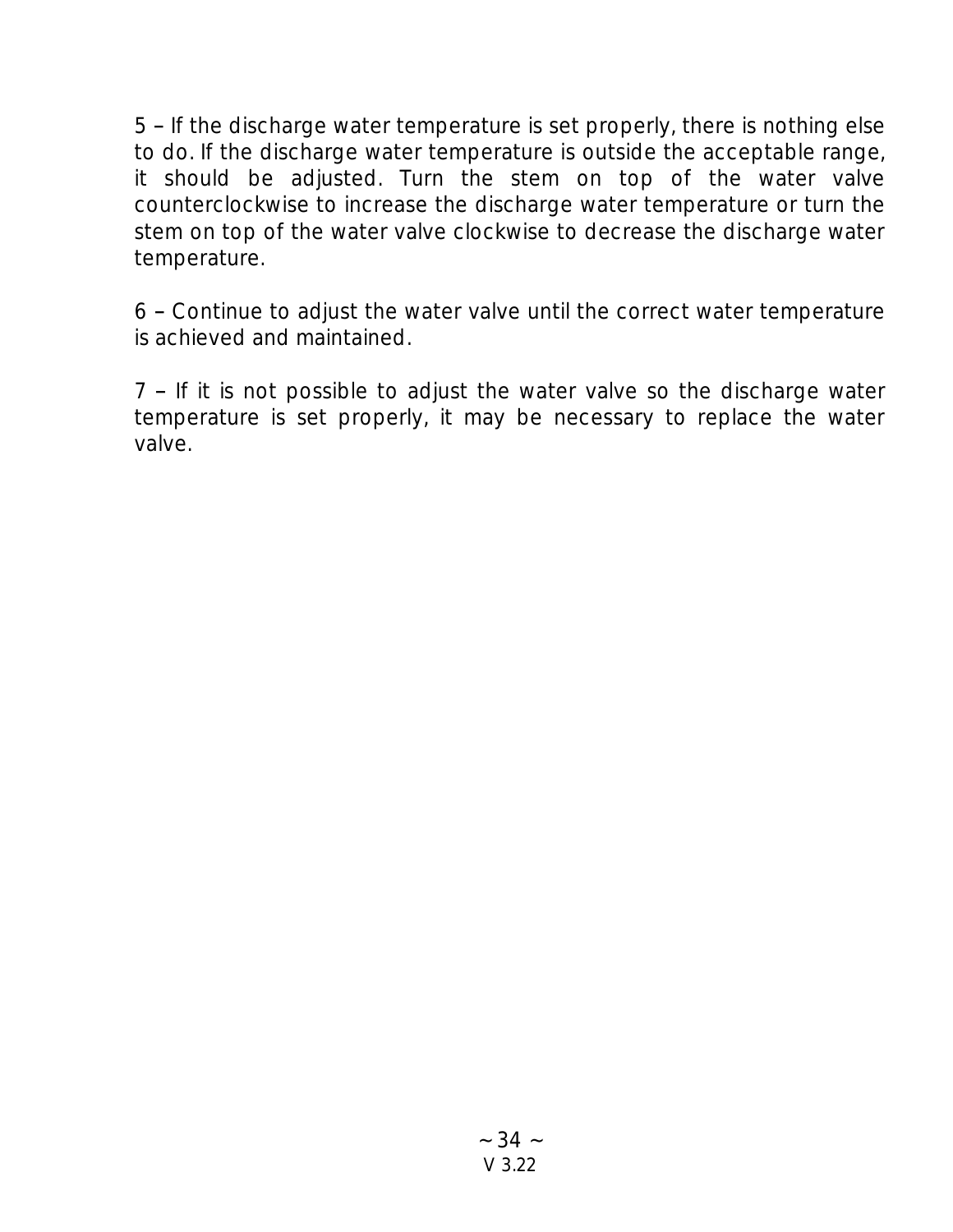## **Section 11.3 - REPLACING THE DRIVE COUPLING**

The drive coupling, which connects the center shaft (at rear of cylinder) to the speed reducer, is designed to last the life of your machine. However, as a safety feature this coupling will break if excessive torque is applied to the center shaft. This will occur if the machine is operated incorrectly and the product in the cylinder is allowed to over-freeze, e.g. If a batch of product is started freezing and the machine is left unattended and allowed to run indefinitely, the product will eventually freeze solid causing the dasher to stop spinning and break the coupling. Never run your machine unattended!

#### **REMOVAL:**

- 1) Disconnect power to the machine.
- 2) Remove the dasher and the center shaft.
- 3) Remove the side panels and the top lid.

4) Remove the plastic Delrin chain and the square-bored drive sprocket. A damaged coupling will have one or more of the following issues: a) a broken or cracked plastic chain, b) a broken or cracked square-bored drive sprocket, or c) a broken or cracked speed reducer output shaft coupling sprocket.

5) Loosen and remove the two set screws in the speed reducer output shaft coupling sprocket. Spray penetrating lubricant into both set screw holes, and around the shaft on both sides of the sprocket.

5) To remove the speed reducer output shaft coupling sprocket, tap around the backside of the sprocket in several places with a small hammer until it is driven off the shaft. If the sprocket won't come off by tapping with a hammer, insert a wooden block and a tapered chisel between the face of the speed reducer and the face of the sprocket hub. Tap firmly on the end of the chisel with a hammer and the sprocket should slide off the shaft.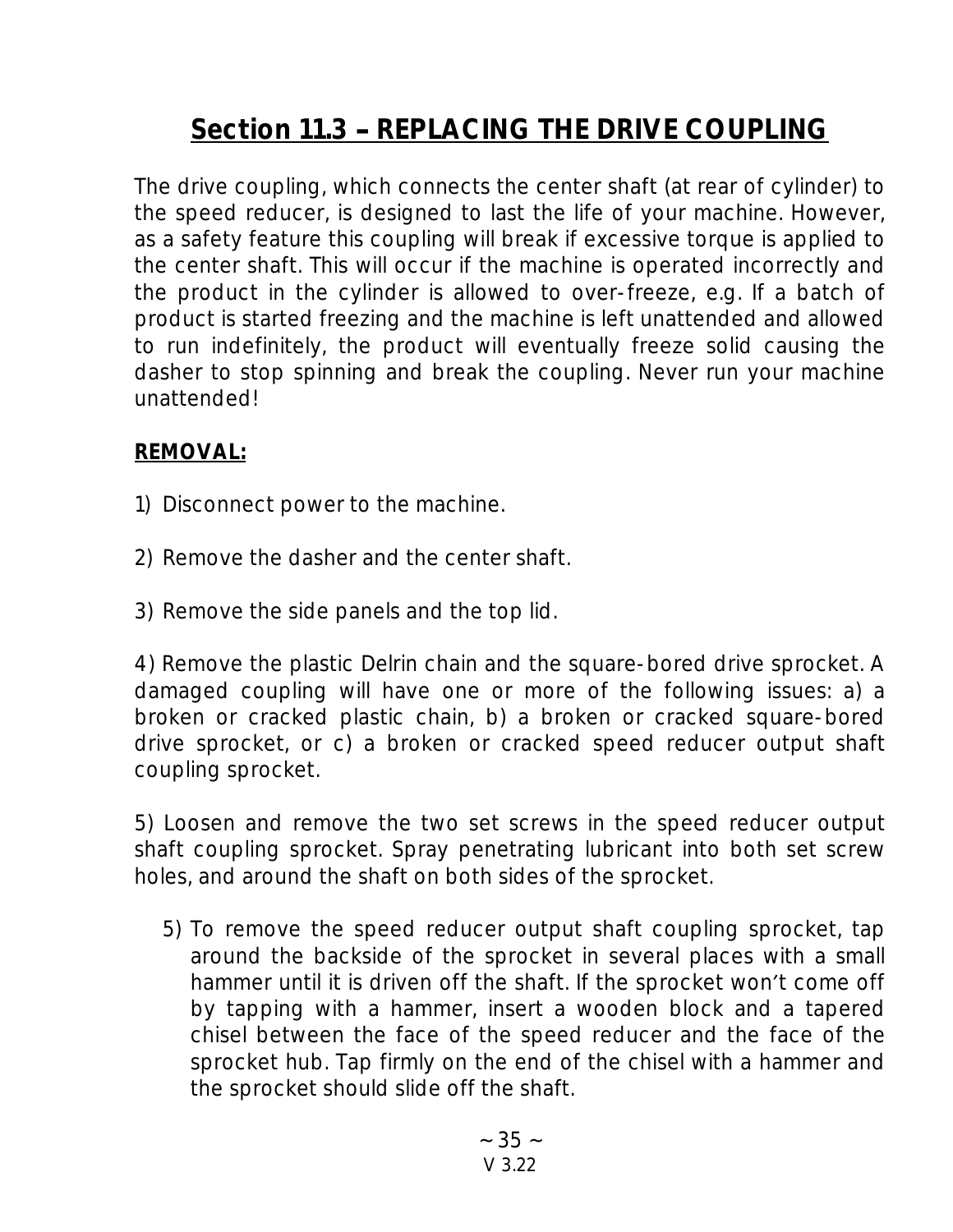

#### **REPLACING:**

1) Carefully inspect the speed reducer output shaft and its keyway. Both must be free of rust, scale, and burrs. The old key can be used over in the new installation, but again - check its condition - it may need cleaning and/or filing. Regardless if you use the old key or a new one, it must fit into the keyway on the speed reducer shaft. Insert it into the keyway, flush to the end of the shaft.

2) The speed reducer output shaft coupling sprocket is the one with the round bore. The toothed side of the sprocket will face the freezing cylinder of the machine (NOT THE SPEED REDUCER). Be sure that both set screws are backed far enough out of the sprocket that they don't contact with the shaft while sliding the sprocket into position.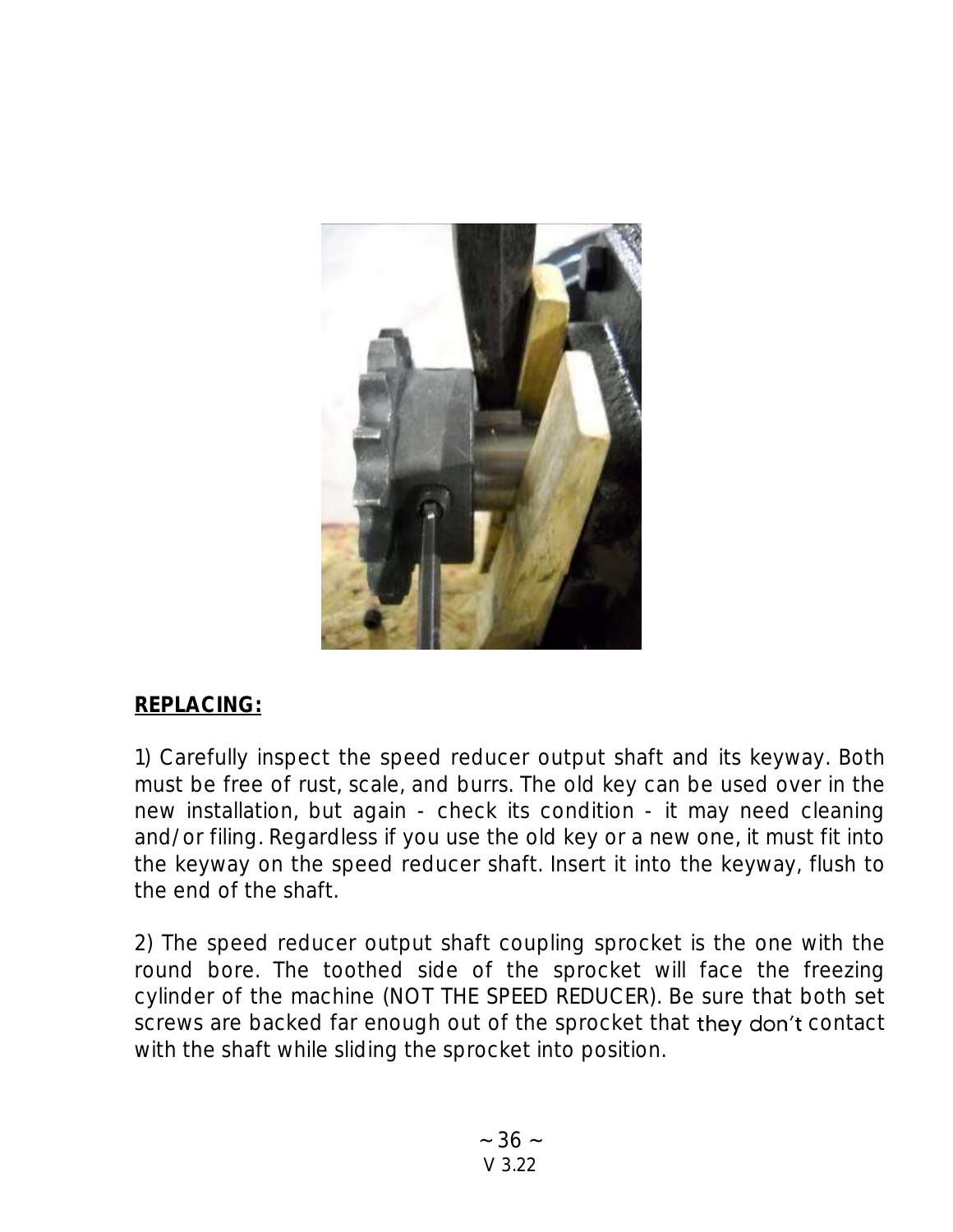3) Lubricate the bore of the sprocket and the speed reducer shaft, and start the new sprocket onto the shaft, lining up the keyway in the sprocket to the key. It may be necessary to tap the sprocket onto the speed reducer. If it cannot simply be tapped on, take it back off, and carefully sand/file the shaft until the sprocket can be tapped on. Set the sprocket deep enough onto the shaft so that the end of the shaft is flush with the face of the sprocket. Do not tighten the set screws yet!

4) Remove any link pin from the new plastic chain by pressing the pin out of the link with a pin punch, or something similar, like a nail. Hold the square-bored sprocket in place and wrap the chain around both sprockets. Make sure the chain meshes with the teeth on both sprockets and wraps all the way around until the two-end links align, and the link pin can be inserted through the two links.





5) Before tightening the set screws in the speed reducer output shaft coupling sprocket, be sure to check and set the gap between the face of the center shaft and face of the square-bored drive sprocket. Refer to the photo below, making sure that the center shaft is pushed back as far as it will go. There should be between 1/16" and 1/8" of a gap between the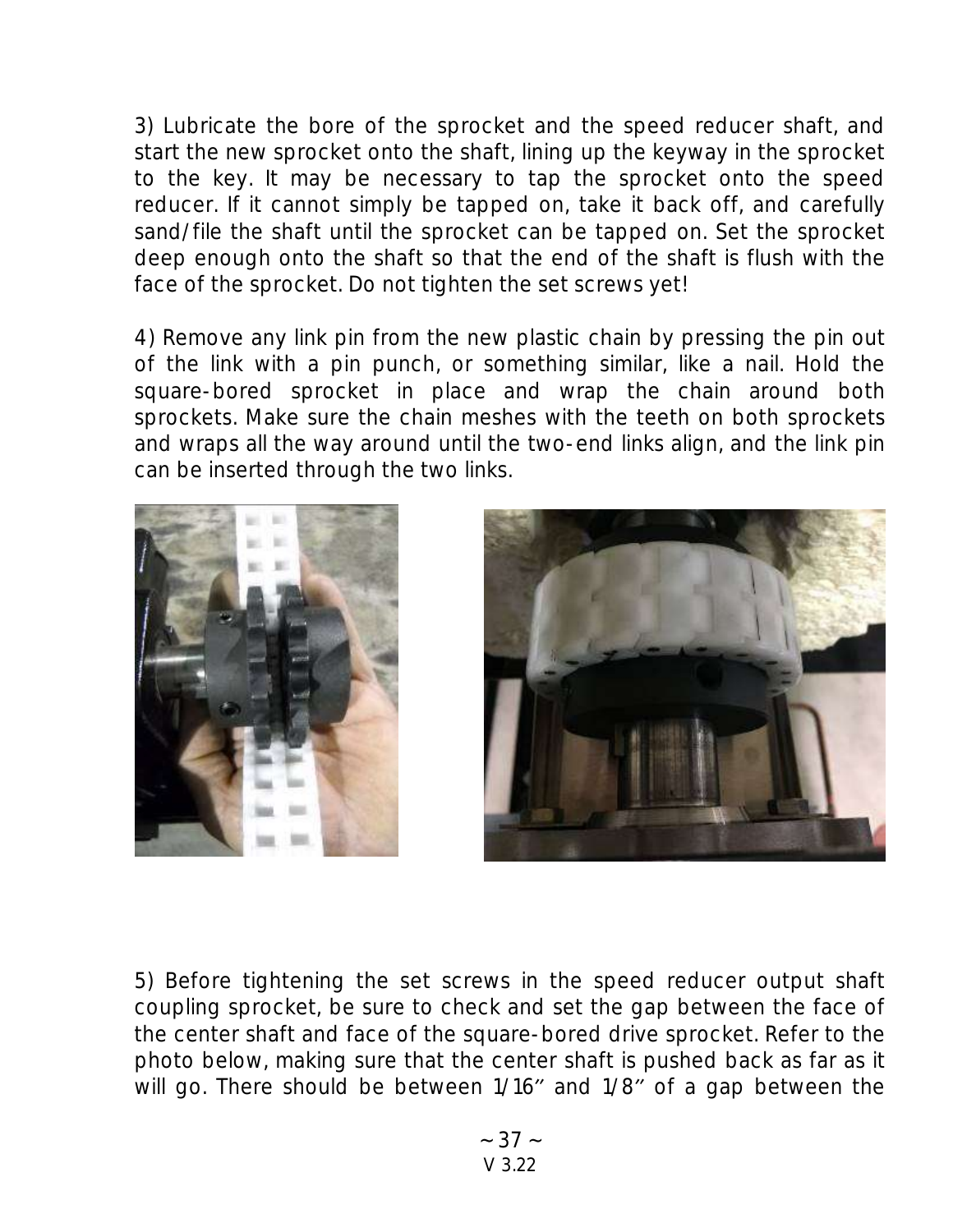shoulder of the center shaft and the face of the coupling sprocket. Once this gap is correct, tighten both set screws.



6) With the installation now complete, clean and grease the o-ring area of the center shaft prior to final assembly.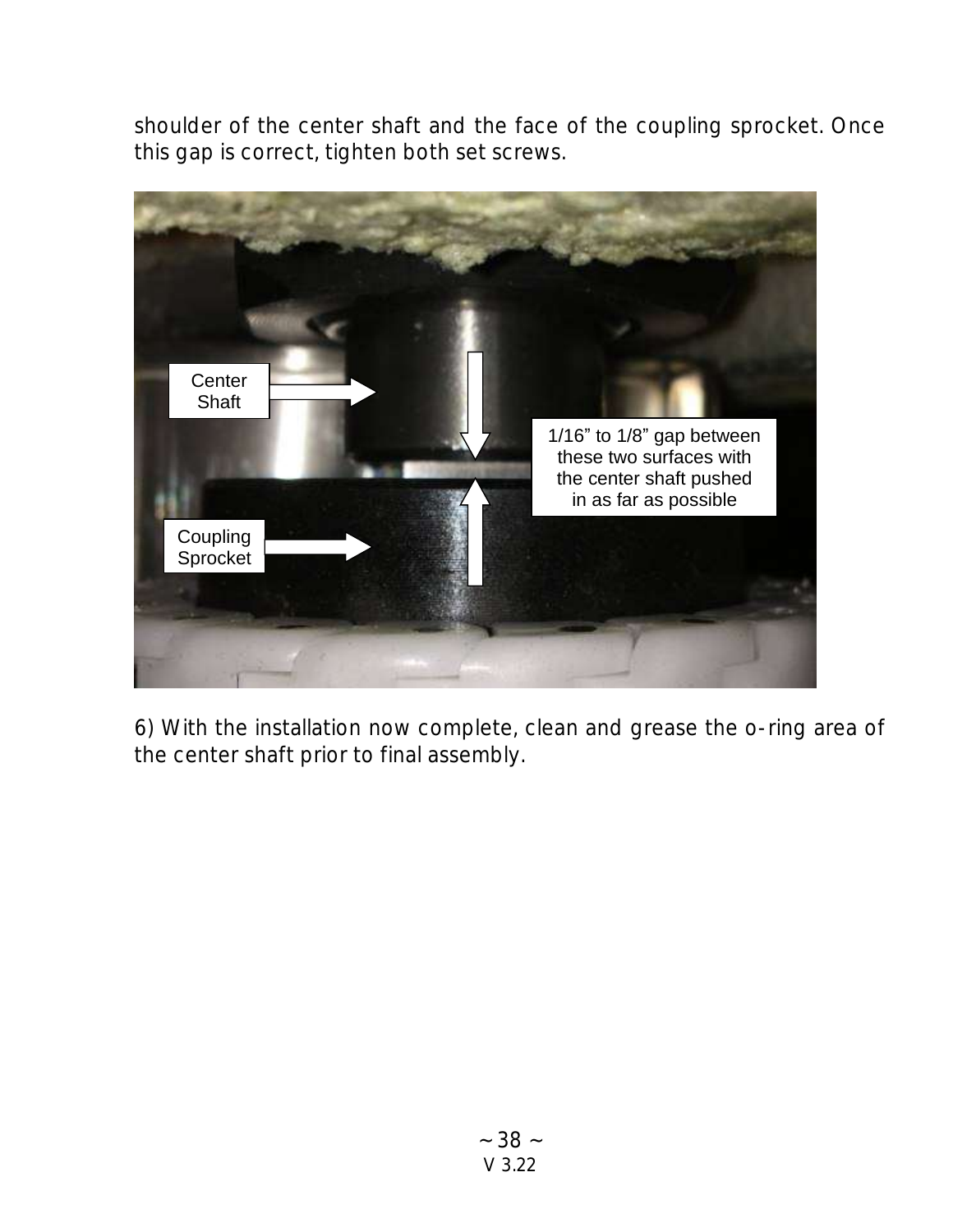## **Section 12 - PARTS DIAGRAMS**

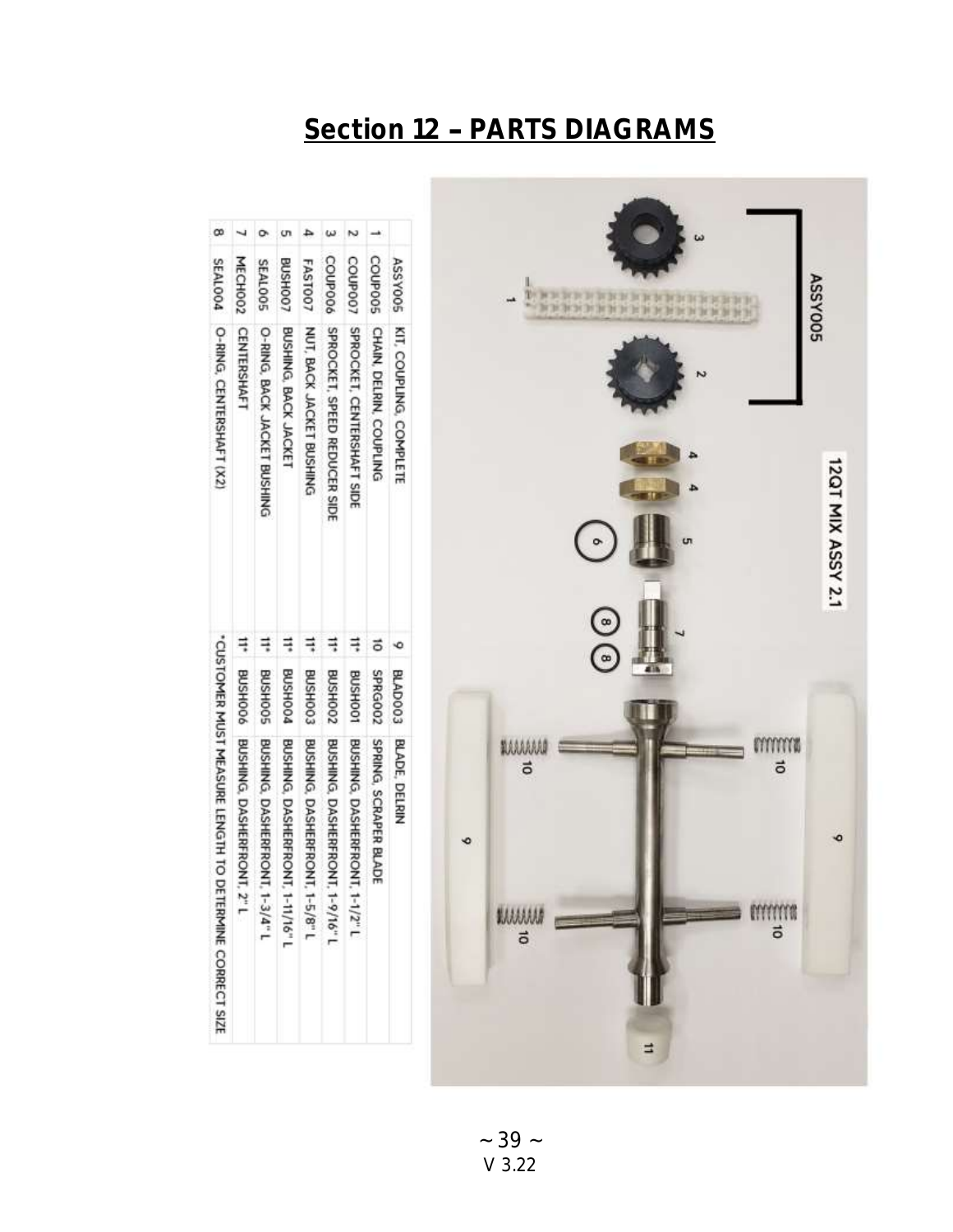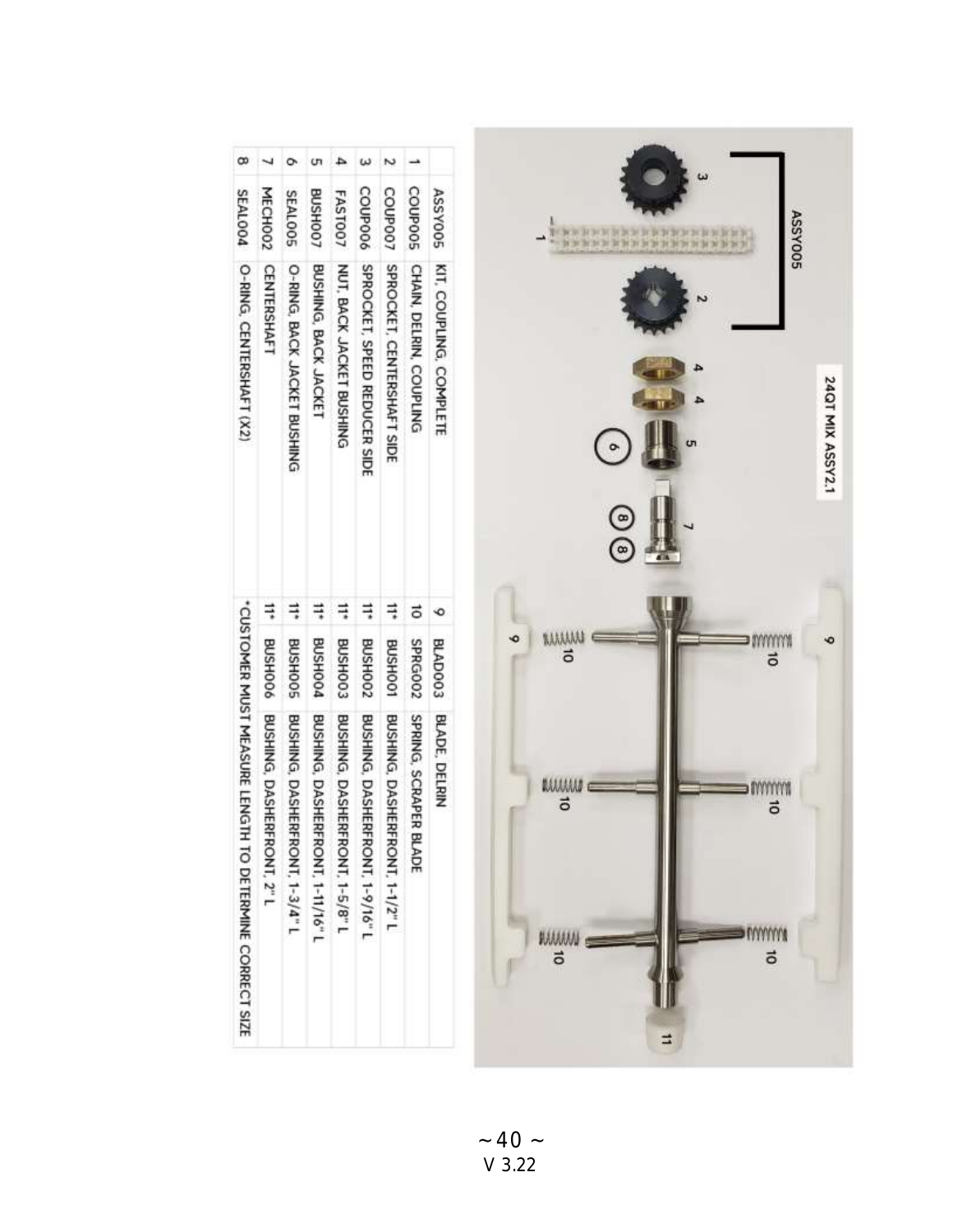

| 2  | <b>FAST020</b> | SCREW. DUST COVER            |        |         | 10 MECH032 KNOB DOOR FRONT COVER    |
|----|----------------|------------------------------|--------|---------|-------------------------------------|
| 3  | <b>FAST037</b> | PIN, GATE HANDLE             | 11     |         | MECH036 LINKAGE BAR, GATE-TO-HANDLE |
|    |                | FAST03B PIN. DOOR HINGE      | $12 -$ | SEAL014 | GASKET, FRONT COVER, DOOR           |
| 5. | <b>FAST040</b> | NUT. ACORN                   | 13.    | SPRG007 | SPRING, GATE PRESSURE               |
| δ  | FAST041        | PIN, SHORT, GATE HANDLE      | 14     | STML013 | <b>GUARD, DOOR THROAT</b>           |
|    | <b>FAST042</b> | PIN. LONG. GATE HANDLE       | 15     | STML025 | DUST COVER, LID                     |
|    |                | FAST043 SUD & NUT, DOOR KNOB |        |         |                                     |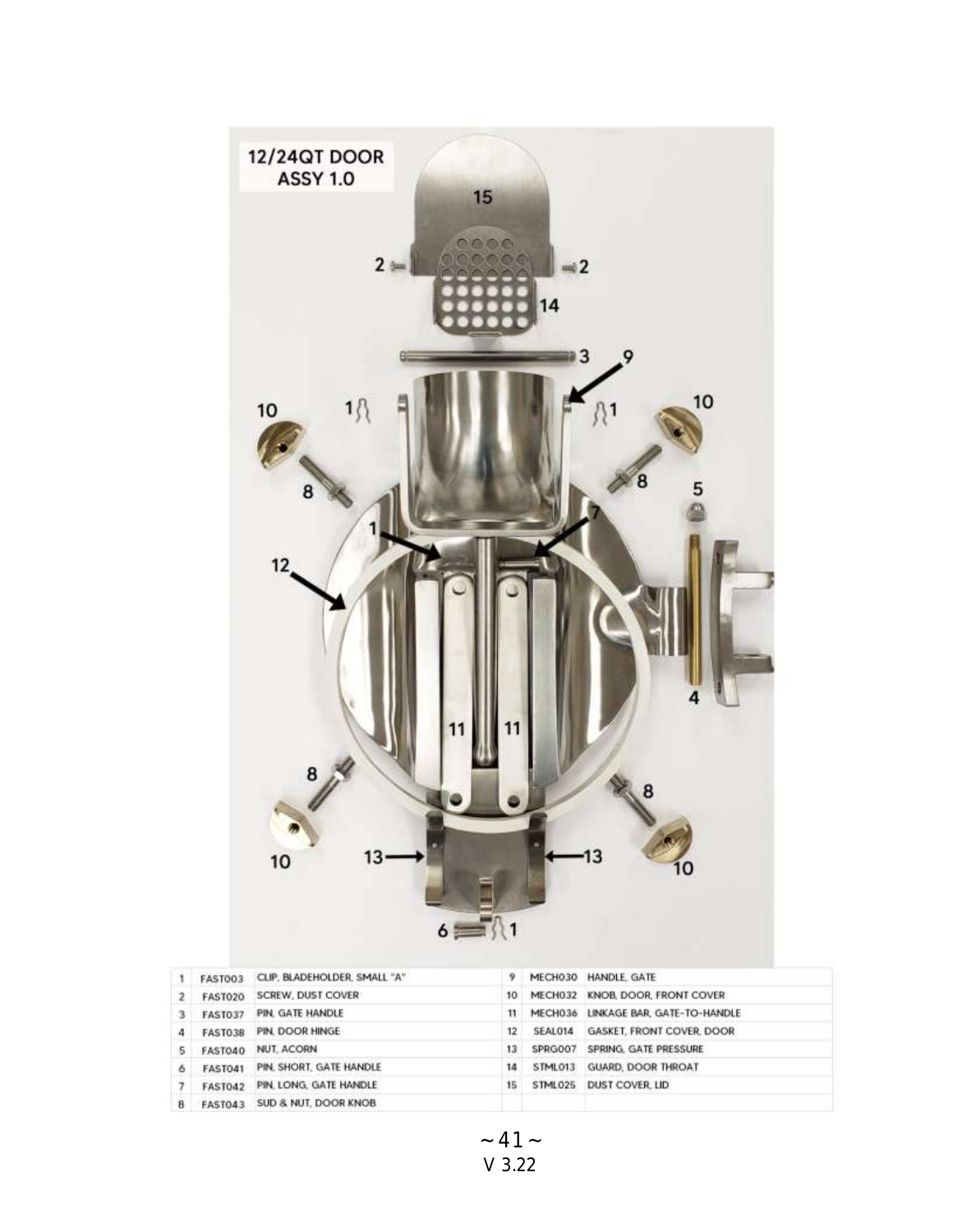

|                                      | <b>BLAD004</b>                                             | <b>SEAL001</b>                    | MECHO03                               | <b>FAST008</b>                      | <b>SEAL003</b>                | <b>BOOHSNB</b>                 | <b>ASSY008</b>                        |
|--------------------------------------|------------------------------------------------------------|-----------------------------------|---------------------------------------|-------------------------------------|-------------------------------|--------------------------------|---------------------------------------|
| 7 SPRGOO'S SPRING SCRAPER BLADE (X6) | BLADE, DELRIN (X2)                                         | O-RING, CENTERSHAFT (X2)          | <b>CENTERSHAFT</b>                    | NUT, BACK JACKET BUSHING, RETAINING | O-RING, BACK JACKET BUSHING   | BUSHING, BACK JACKET           | KIT, CHAIN COUPLING                   |
|                                      |                                                            |                                   |                                       |                                     |                               |                                |                                       |
|                                      |                                                            |                                   |                                       | <b>BUSHOOA</b>                      | <b>BUSHOOS</b>                | BUSHO02                        |                                       |
|                                      | *CUSTOMER MUST MEASURE LENGTH TO DETERMINE CORRECT BUSHING | BUSHOO6 BUSHING, DASHERFRONT, 2"L | BUSHOOS BUSHING, DASHERFRONT, 1-3/4"L | BUSHING, DASHERERONT, 1-11/16"L     | BUSHING, DASHERERONT, 1-5/8"L | BUSHING, DASHERFRONT, 1-9/16"L | BUSHOOT BUSHING, DASHERFRONT, 1-1/2"L |

 $~-$  42  $~-$ V 3.22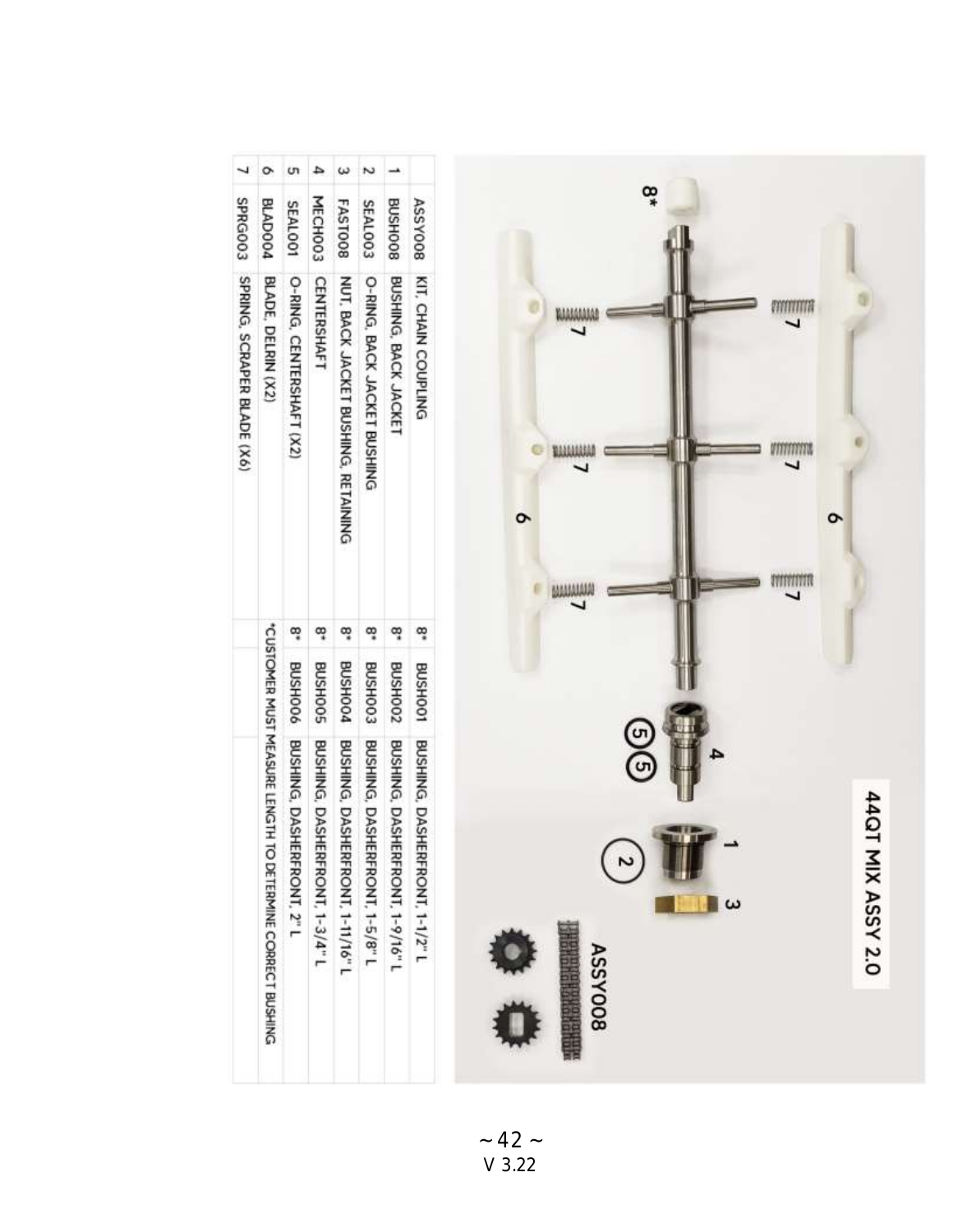

|   | <b>STML043</b> | DUST COVER, LID               | 8  | <b>FAST039</b> | PIN, HINGE, DOOR                  |
|---|----------------|-------------------------------|----|----------------|-----------------------------------|
|   | <b>STML014</b> | <b>GUARD, DOOR THROAT</b>     | 9  | SEAL015        | GASKET, FRONT COVER, DOOR         |
|   | <b>FAST003</b> | CLIP. BLADE HOLDER. SMALL "A" | 10 | MECH037        | LINKAGE BAR, GATE-TO-HANDLE (X2). |
|   | MECH031        | HANDLE, GATE                  | 11 | <b>FAST042</b> | PIN, GATE HANDLE, LONG            |
| 5 | <b>FAST041</b> | PIN, GATE HANDLE, SHORT       | 12 | FAST040        | NUT, ACORN                        |
| 6 | SPRG007        | SPRING, GATE PRESSURE         | 13 | FAST044        | STUD & NUT. DOOR KNOB             |
|   | MECH033        | KNOB, DOOR, BRASS             | 14 | FAST037        | PIN. GATE HANDLE                  |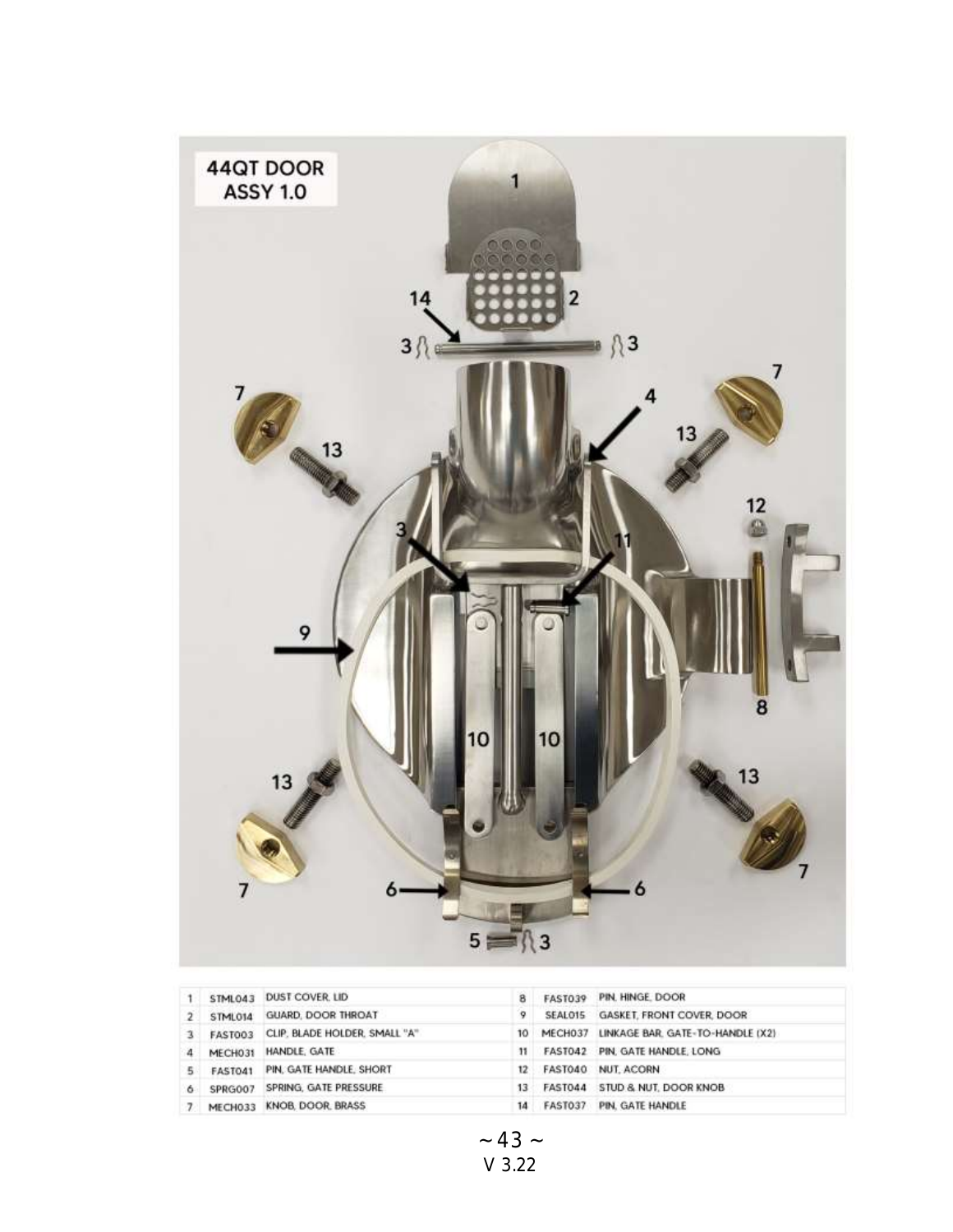## Section 13 - RECIPES

The following recipes are very basic, and require few ingredients, but are a good starting point to familiarize yourself with freezing times and consistencies, as well as begin to form a production routine. Again, NEVER put undissolved sugar into your machine for any recipe.

#### Lemon Ice

- 4 quarts of cool tap water
- 2 pounds of sugar
- Zest grated from 2 large lemons
- 20 ounces of fresh-squeezed lemon juice

Mix the sugar with the water in a clean container until the sugar is dissolved. Slowly pour this into your CB350 machine. Add the lemon juice and lemon zest; start the dasher and set at 234 RPM. Then turn on the refrigeration and freeze for 8-10 minutes, depending on desired consistency. Store and serve at 16 degrees F.

#### Coffee Ice Cream

- 3 quarts 14% ice cream mix
- 1 ounce of vanilla extract
- 2 ounces Taster's Choice instant coffee crystals
- Hershey's chocolate syrup to taste

Pour first three ingredients into machine and start dasher. Turn on refrigeration and freeze for 10-12 minutes. Add chocolate syrup approximately one tablespoon at a time to taste (takes away bitterness of coffee).